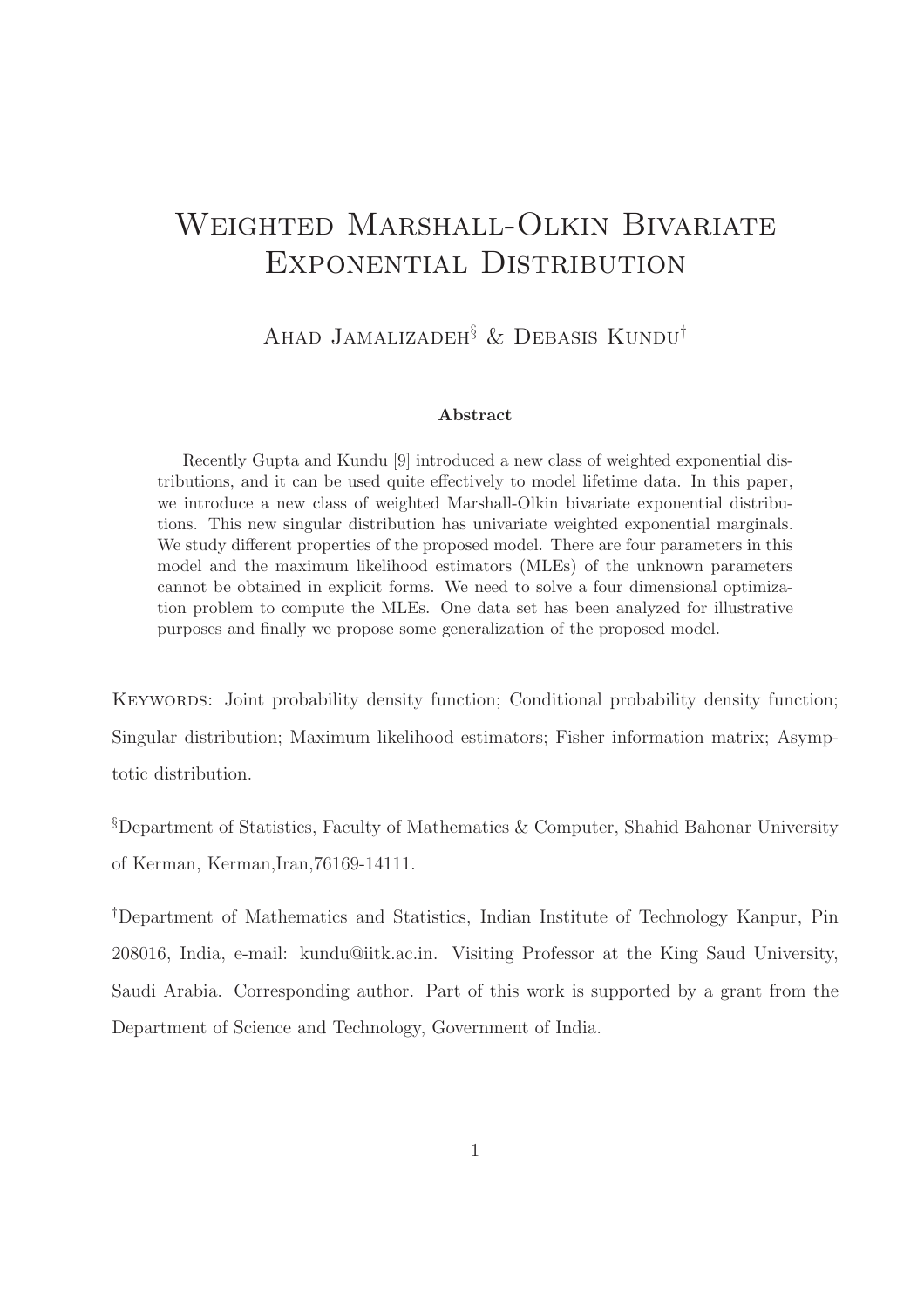### 1 INTRODUCTION

Recently Gupta and Kundu [9] introduced a shape parameter to an exponential distribution using the idea of Azzalini [5] and study its different properties. This new class of distributions turn out to be a weighted exponential distributions, and due to this reason it is named as the weighted exponential (WE) distribution. Several interesting properties of this new WE distribution have been established by Gupta and Kundu [9]. It is observed that the twoparameter WE distribution distribution behaves very similarly, with the other well known two-parameter distributions, like Weibull, gamma or generalized exponential distributions and it has several desirable properties also. The WE distribution can be obtained as a hidden truncation model. Moreover, it has been observed that in certain cases the twoparameter WE distribution may provide a better fit than the two-parameter Weibull, gamma or generalized exponential distributions. Since, its distribution function is in compact form, it can be used very effectively to analyze censored data also. A brief review of the twoparameter WE distribution is presented in section 2, for ready reference.

Recently, Al-Mutairi et al. [2] introduced an absolute continuous bivariate distribution with weighted exponential marginals. The main aim of this paper is to introduce a weighted Marshall-Olkin bivariate exponential (WMOBE) distribution, using the similar idea as of Azzalini [5], and it is quite different than the method proposed by Al-Mutairi et al. [2]. This new singular WMOBE distribution has four parameters. It can also be obtained as a hidden truncation model as of Arnold and Beaver [3]. Therefore, the interpretation of any multivariate hidden truncation model as it was provided by Arnold and Beaver [4] is valid for this proposed model also. This is one of the basic motivations of the proposed model.

Moreover, it may be mentioned that the most popular singular bivariate distribution is the three-parameter Marshall-Olkin bivariate exponential (MOBE) distribution or the four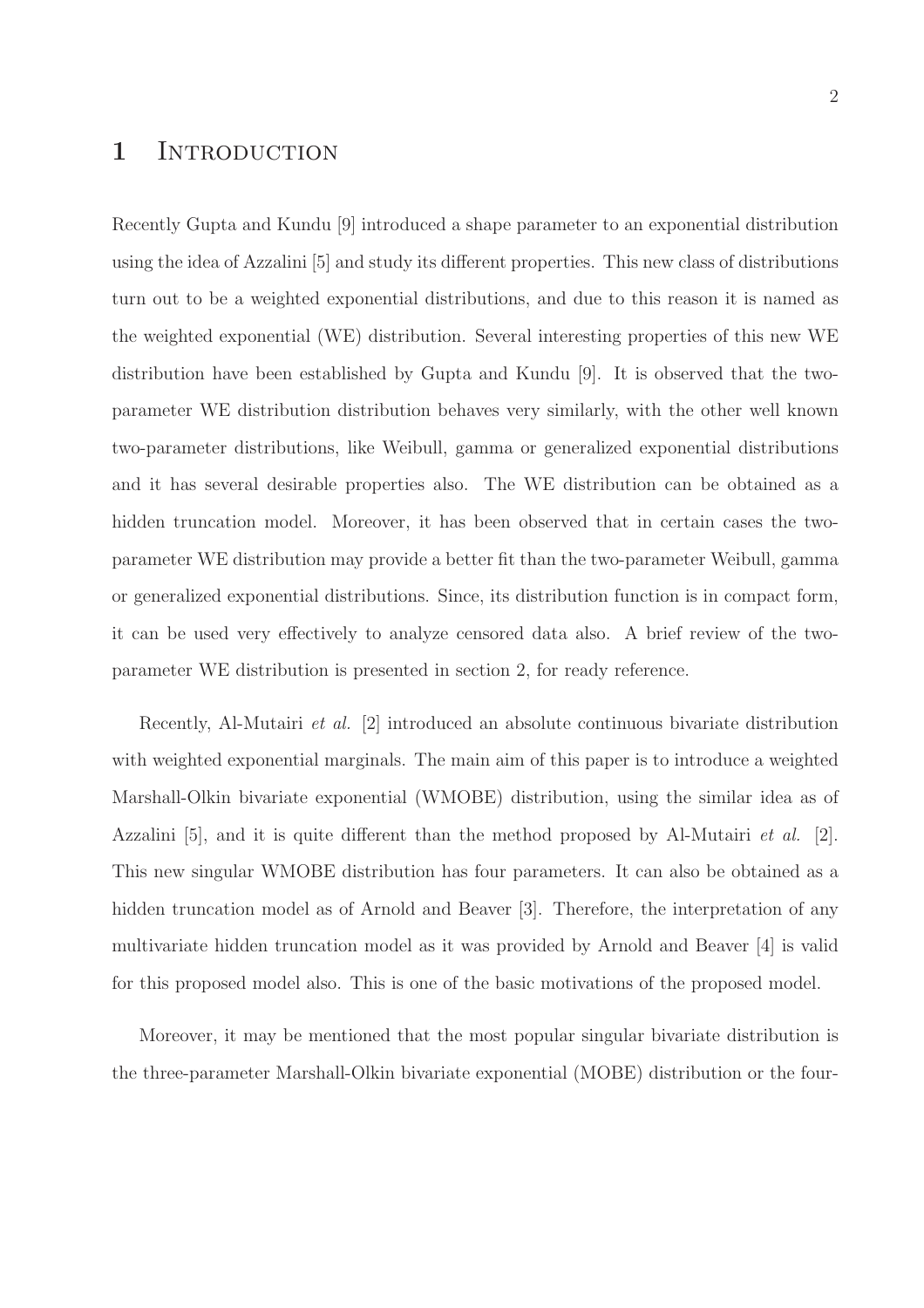parameter Marshall-Olkin bivariate Weibull (MOBW) distribution, see for example Kotz et al. [12]. Since it has been observed that the univariate WE distribution may provide a better fit than Weibull or exponential distribution in certain cases, it is expected that the proposed four-parameter WMOBE model may also provide a better fit than the MOBE or MOBW model in certain cases. It is mainly to provide another option to the practitioners to a new bivariate four-parameter model for analyzing singular bivariate data.

Several properties of this new WMOBE distribution have been established. The joint probability density function (PDF) and the joint cumulative distribution function (CDF) can be expressed in explicit forms. The marginals of the WMOBE distribution are univariate WE distributions. The MOBE distribution can be obtained as a limiting distribution of the four-parameter WMOBE distribution. The joint moment generating function (MGF), different moments and the product moments of WMOBE distribution can be obtained in explicit forms. The correlation coefficient between the two variables is always non-negative, and depending on the parameter values it can vary between 0 and 1. The expected Fisher information matrix also can be expressed in compact form. The generation from the WMOBE distribution is quite straight forward, and therefore performing simulation experiments on this particular model becomes quite easy.

As already mentioned, the proposed WMOBE model has four parameters. The maximum likelihood estimators (MLEs) of the unknown parameters can be obtained by solving four nonlinear equations. They do not have explicit solutions. For illustrative purposes we have analyzed one real data set, which was originally analyzed by Csorgo and Welsch [7]. They analyzed the bivariate singular data set using MOBE model and concluded that it does not provide a very good fit. We have re-analyzed the data using the WMOBE model and observe that WMOBE provides a better fit than the MOBW model. It justifies the use of the proposed WMOBE model to analyze certain bivariate singular data sets.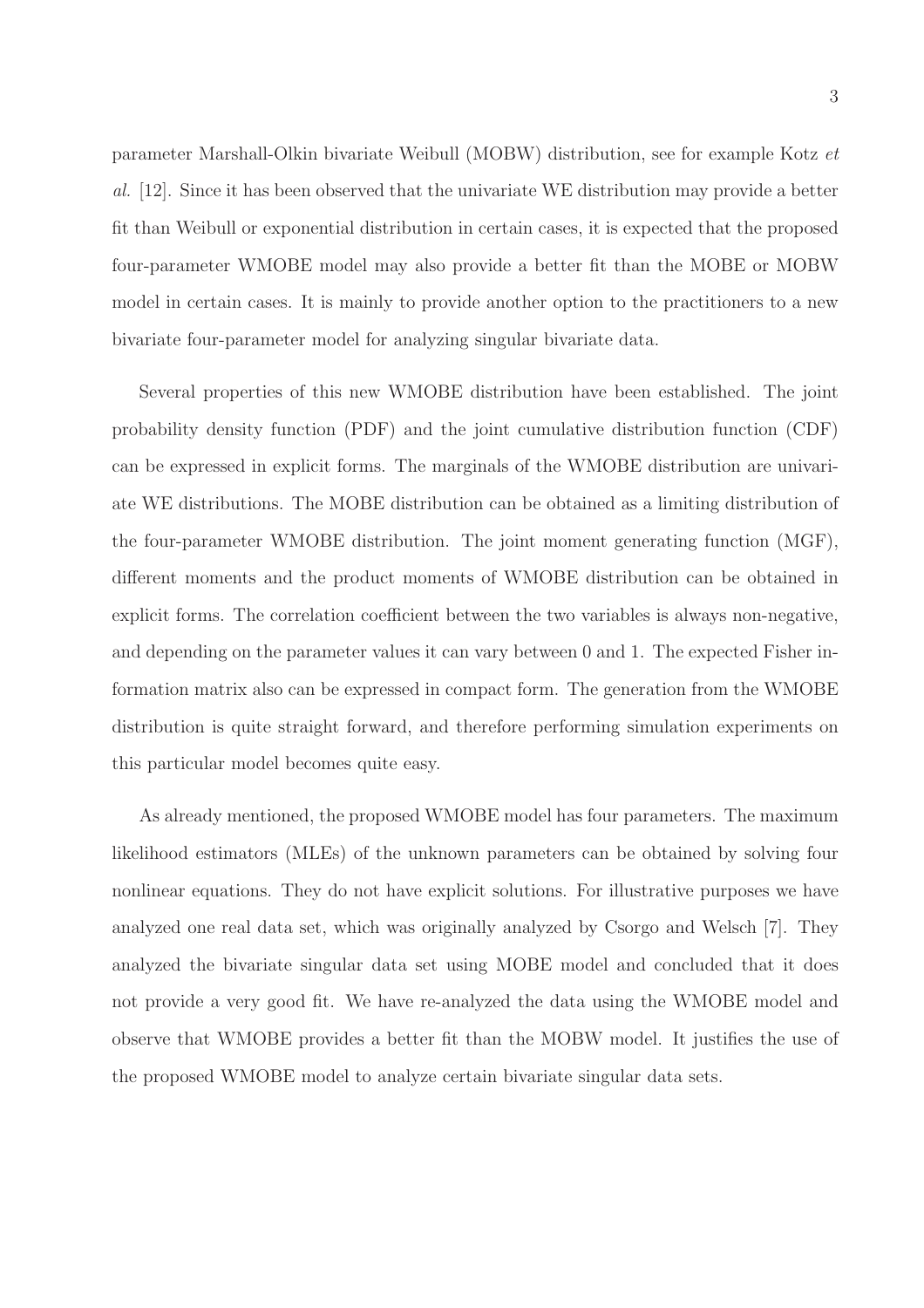Although, in this paper we have introduced and discussed a singular WMOBE model, several other generalizations are also possible. For example; (a) weighted Marshall-Olkin multivariate exponential model, (b) singular weighted Marshall-Olkin bivariate Weibull model, or (c) singular weighted Marshall-Olkin multivariate Weibull model, can also be obtained along the same lines.

The rest of the paper is organized as follows. In section 2, we briefly review the univariate WE model. In section 3, we introduce WMOBE model, and discuss its different properties. In section 4, the statistical inferences of the unknown parameters are provided. The analysis of a data set is provided in section 5. Finally we conclude the paper and provide some future research in section 6.

# 2 WEIGHTED EXPONENTIAL DISTRIBUTION

DEFINITION: The random variable  $X$  is said to have a WE distribution with the shape and scale parameters  $\alpha > 0$  and  $\lambda > 0$  respectively, if the PDF of X is

$$
f_X(x; \alpha, \lambda) = \frac{\alpha + 1}{\alpha} \lambda e^{-\lambda x} \left( 1 - e^{-\alpha \lambda x} \right); \quad x > 0,
$$
 (1)

and 0 otherwise. Form now on a WE distribution with the PDF (1) will be denoted by  $WE(\alpha, \lambda)$ .

The PDF of the WE distribution is always unimodal. The CDF and the hazard function (HF) can be expressed in explicit forms. The HF of the WE is always an increasing function, and WE family is a reverse rule of order two  $(RR_2)$  family. For different shapes of the PDFs of WE family, the readers are referred to the original work of Gupta and Kundu [9]. It may be mentioned that the shapes of the PDFs of the WE distribution are very similar with the shapes of the PDFs of the well known Weibull, gamma or generalized exponential distributions. Moreover, in this model,  $\lambda$  plays the role of a scale parameter, and  $\alpha$  plays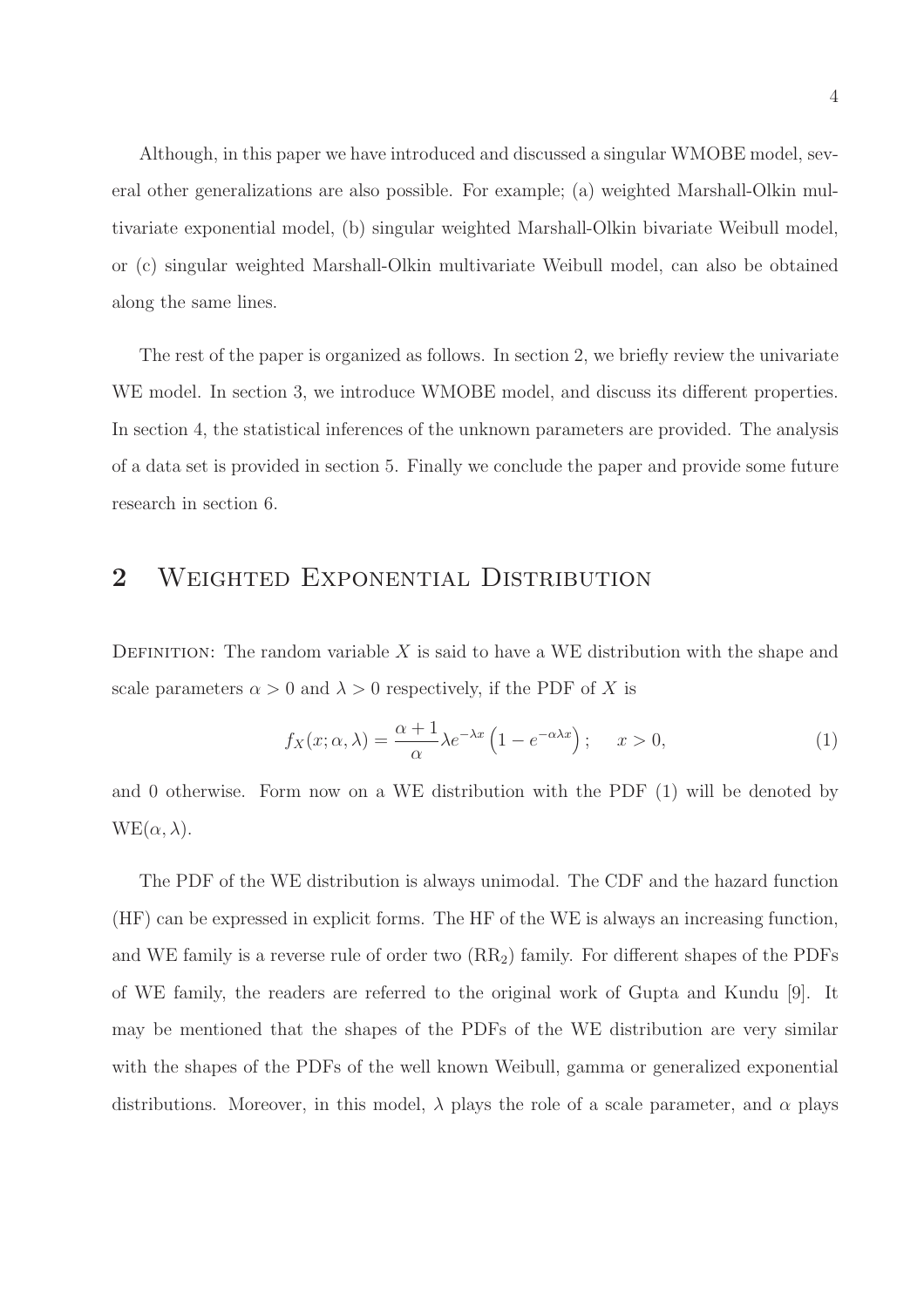the role of a shape parameter.

It is observed that the  $WE(\alpha, \lambda)$  can be obtained as a hidden truncation model, as introduced by Arnold and Beaver [3]. For example, if  $X_1$  and  $X_2$  are two independent identically distributed  $(i.i.d.)$  exponential random variables with mean  $\frac{1}{1}$  $\lambda$ , then

$$
X \stackrel{d}{=} X_1 | \alpha X_1 > X_2,\tag{2}
$$

here  $\stackrel{d}{=}$  means equal in distribution. The moment generating function (MGF) of X can be written as

$$
M_X(t) = E(e^{tX}) = \left(1 - \frac{t}{\lambda(1+\alpha)}\right)^{-1} \left(1 - \frac{t}{\lambda}\right)^{-1}.
$$
 (3)

From (3) it is immediate that

$$
X = U + V,\tag{4}
$$

where U and V are independent exponential random variables with means  $\frac{1}{\sqrt{1-\mu}}$  $\lambda(1+\alpha)$ and  $\frac{1}{\sqrt{2}}$ λ respectively. Using the representation (4) random samples from WE can be easily generated.

The mean and variance of X becomes

$$
E(X) = \frac{1}{\lambda} \left( 1 + \frac{1}{1 + \alpha} \right), \quad \text{and} \quad V(X) = \frac{1}{\lambda^2} \left( 1 + \frac{1}{(1 + \alpha)^2} \right),
$$

respectively. The coefficient of variation (CV) and skewness are both functions of the shape parameter only, as expected. The CV increases from  $\frac{1}{\sqrt{2}}$ to 1, and skewness increases from  $\sqrt{2}$  to 3. The mean residual lifetime is a decreasing function of time. The convolution of WE distribution can be expressed as a weighted mixture of gamma distributions. For different estimation procedures, different other properties and for comparison with other lifetime distributions, like Weibull, gamma or generalized exponential distributions, the readers are referred to Gupta and Kundu [9].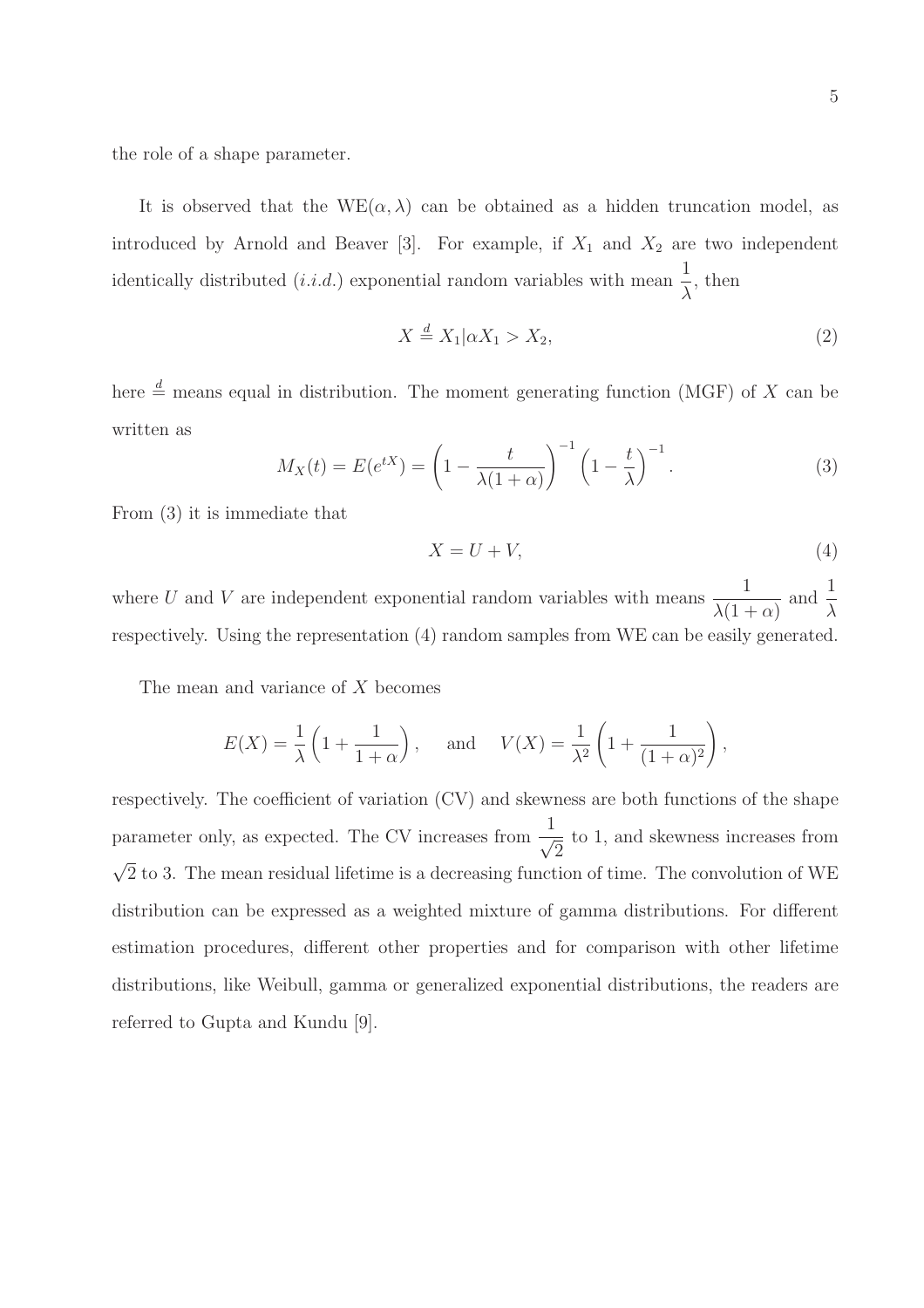# 3 Bivariate Weighted Exponential Distribution

The bivariate random vector  $(Y_1, Y_2)$  has the MOBE distribution, if it has the joint PDF

$$
f_{Y_1,Y_2}(y_1, y_2) = \begin{cases} g_1(y_1, y_2) & \text{if } 0 < y_1 < y_2 \\ g_2(y_1, y_2) & \text{if } 0 < y_2 < y_1 \\ g_0(y) & \text{if } 0 < y_1 = y_2 = y, \end{cases}
$$
 (5)

where

$$
g_1(y_1, y_2) = \lambda_1 e^{-\lambda_1 y_1} (\lambda_2 + \lambda_{12}) e^{-(\lambda_2 + \lambda_{12}) y_2}, \quad y_1 < y_2
$$
\n
$$
g_2(y_1, y_2) = (\lambda_1 + \lambda_{12}) e^{-(\lambda_1 + \lambda_{12}) y_1} \lambda_2 e^{-\lambda_2 y_2}, \quad y_2 < y_1
$$
\n
$$
g_0(y) = \lambda_{12} e^{-(\lambda_1 + \lambda_2 + \lambda_{12}) y},
$$

and it will be denoted by  $\text{MOBE}(\lambda_1, \lambda_2, \lambda_{12})$ . Note that if  $U_1$ ,  $U_2$  and  $U_0$  are independent exponential random variables with parameters  $\lambda_1$ ,  $\lambda_2$  and  $\lambda_{12}$  respectively, then

$$
(Y_1, Y_2) \stackrel{d}{=} (\min\{U_0, U_1\}, \min\{U_0, U_2\}).
$$
\n(6)

Now based on the MOBE distribution, we introduce the WMOBE distribution as follows:

DEFINITION: Let  $(Y_1, Y_2) \sim \text{MOBE}(\lambda_1, \lambda_2, \lambda_{12})$  and  $Z \sim \exp(1)$ , and they are independently distributed. A random vector  $(X_1, X_2)$  is said to have a WMOBE distribution with parameter  $\theta = (\alpha, \lambda_1, \lambda_2, \lambda_{12}),$  if

$$
X_1 \stackrel{d}{=} Y_1 | Z < \alpha \min\{Y_1, Y_2\} \quad \text{and} \quad X_2 \stackrel{d}{=} Y_2 | Z < \alpha \min\{Y_1, Y_2\}. \tag{7}
$$

and it will be denoted by  $WMOBE(\alpha, \lambda_1, \lambda_2, \lambda_{12}).$ 

Note that (7) can also be written as

$$
X_1 \stackrel{d}{=} Y_1 | W < \min\{Y_1, Y_2\} \quad \text{and} \quad X_2 \stackrel{d}{=} Y_2 | W < \min\{Y_1, Y_2\}. \tag{8}
$$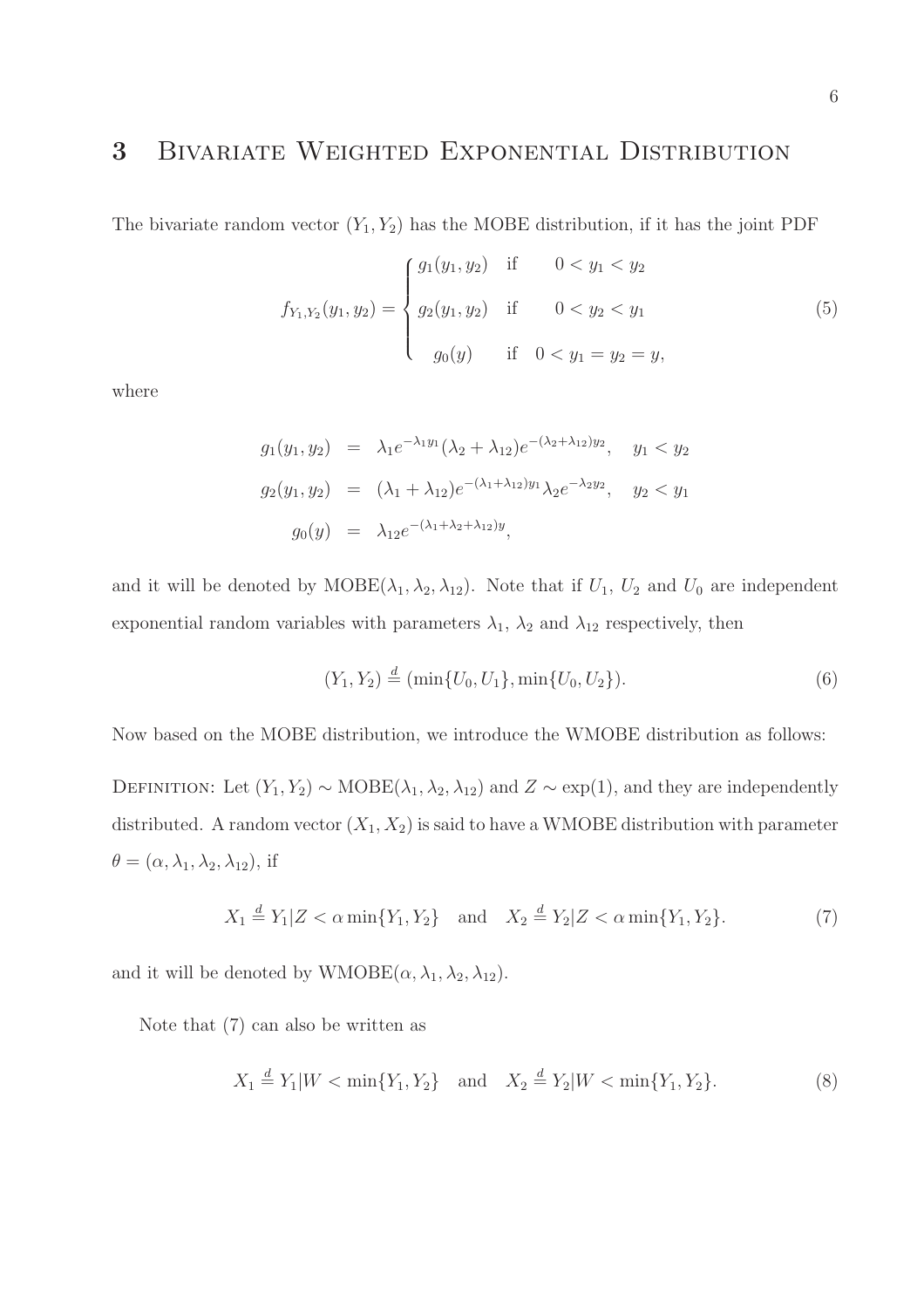where  $W \sim \exp(\alpha)$ . It is immediate that as  $\alpha \to \infty$ ,  $(X_1, X_2) \stackrel{d}{\to} (Y_1, Y_2)$ , where  $\stackrel{d}{\to}$  means convergence in distribution. Therefore, MOBE is not a member of WMOBE family, but it can be obtained as a limiting distribution of the WMOBE family.

Now based on the above definition, we provide the joint survival function and the joint PDF of  $(X_1, X_2)$  in the following theorems.

THEOREM 3.1: Let  $(X_1, X_2) \sim \text{WMOBE}(\alpha, \lambda_1, \lambda_2, \lambda_{12})$ , then the joint survival function of  $(X_1,X_2)$  is

$$
S(x_1, x_2) = P(X_1 > x_1, X_2 > x_2) = \begin{cases} S_1(x_1, x_2) & \text{if } 0 < x_1 < x_2 \\ S_2(x_1, x_2) & \text{if } 0 < x_2 < x_1 \\ S_0(x) & \text{if } 0 < x_1 = x_2 = x, \end{cases}
$$

where

$$
S_1(x_1, x_2) = \frac{\alpha + \lambda}{\alpha} \left[ e^{-(\lambda_1 x_1 + \lambda_2 x_2 + \lambda_1 2 x_2)} (1 - e^{-x_1 \alpha}) + \frac{\alpha}{\alpha + \lambda_1} e^{-(\lambda_2 x_2 + \lambda_1 2 x_2 + \lambda_1 x_1 + x_1 \alpha)} - \frac{\alpha(\lambda_2 + \lambda_1 2)}{(\alpha + \lambda)(\alpha + \lambda_1)} e^{-(\lambda + \alpha)x_2} \right]
$$
(9)

$$
S_2(x_1, x_2) = \frac{\alpha + \lambda}{\alpha} \left[ e^{-(\lambda_2 x_2 + \lambda_1 x_1 + \lambda_1 x_2)} (1 - e^{-x_2 \alpha}) + \frac{\alpha}{\alpha + \lambda_2} e^{-(\lambda_1 x_1 + \lambda_1 x_2 + \lambda_2 x_2 + x_2 \alpha)} - \frac{\alpha(\lambda_1 + \lambda_1 x_2)}{(\alpha + \lambda)(\alpha + \lambda_2)} e^{-(\lambda + \alpha)x_1} \right]
$$
(10)

$$
S_0(x) = \frac{\alpha + \lambda}{\alpha} \left[ e^{-\lambda x} (1 - e^{-x\alpha}) + \frac{\alpha}{\alpha + \lambda} e^{-(\alpha + \lambda_2)x} \right],
$$
\n(11)

and  $\lambda = \lambda_1 + \lambda_2 + \lambda_{12}$ .

PROOF: We will prove the result for the case  $x_1 < x_2$ , the other two cases will follow along the same lines. For  $x_1 < x_2$ , and for  $U_0, U_1, U_2$  same as defined in (6), we have

$$
S(x_1, x_2) = P(X_1 > x_1, X_2 > x_2) = P(Y_1 > x_1, Y_2 > x_2 | Z < \alpha \min\{Y_1, Y_2\})
$$
  
= 
$$
\frac{1}{P(Z < \alpha \min\{U_0, U_1, U_2\})} P(U_1 > x_1, U_2 > x_2, U_0 > x_2, Z < \alpha \min\{U_0, U_1, U_2\}).
$$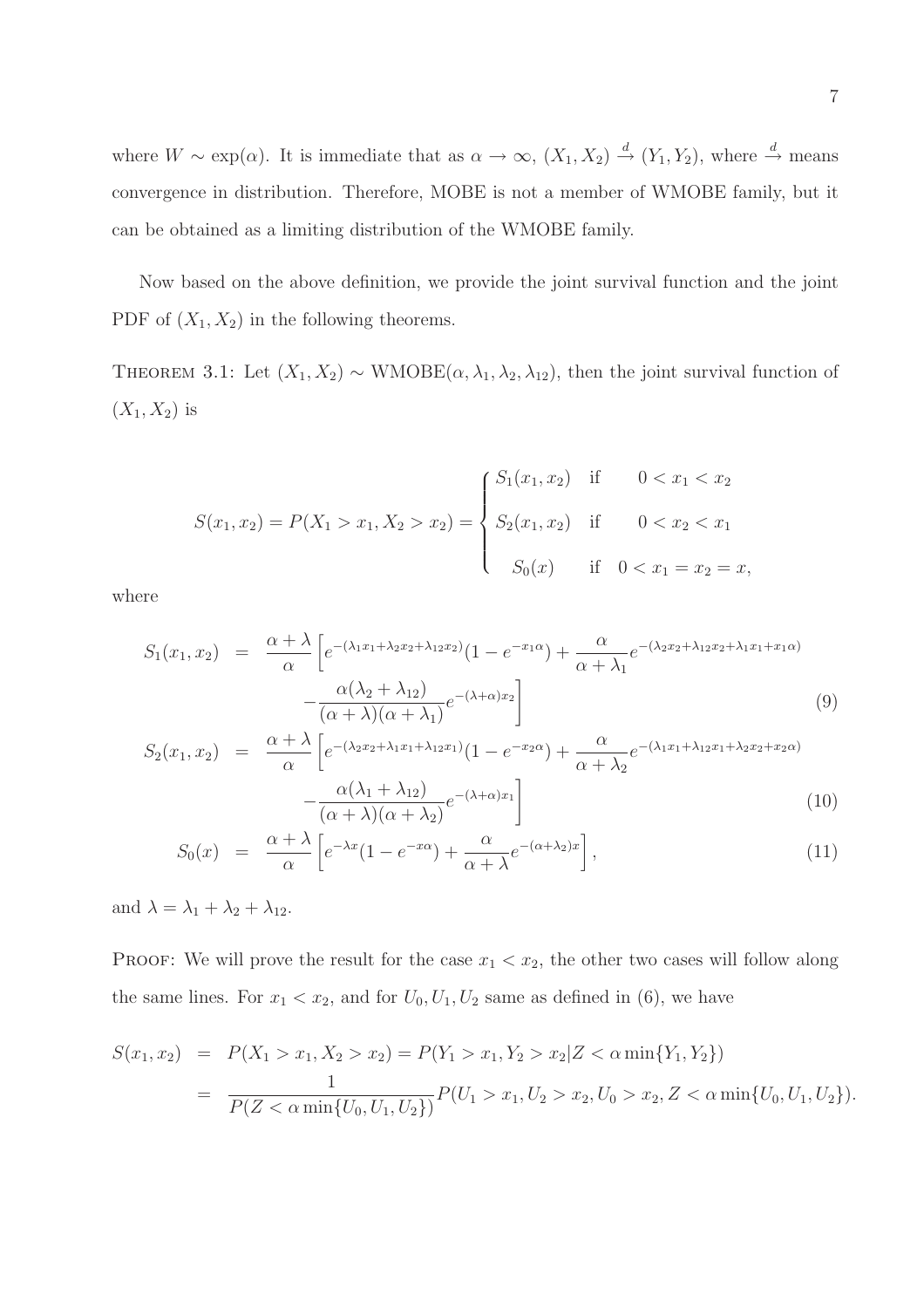Now if  $A = P(U_1 > x_1, U_2 > x_2, U_0 > x_2, Z < \alpha \min\{U_0, U_1, U_2\})$ , then

$$
A = \int_0^\infty e^{-y-\lambda_1 \max\{x_1, \frac{y}{\alpha}\} - (\lambda_2 + \lambda_{12}) \max\{x_2, \frac{y}{\alpha}\}} dy
$$
  
= 
$$
\int_0^{x_1 \alpha} e^{-y-\lambda_1 x_1 - (\lambda_2 + \lambda_{12}) x_2} dy + \int_{x_1 \alpha}^{x_2 \alpha} e^{-(1+\frac{\lambda_1}{\alpha})y - (\lambda_2 + \lambda_{12}) x_2} dy + \int_{x_2 \alpha}^\infty e^{-(1+\frac{\lambda_1}{\alpha})y} dy.
$$

Now after simplification and using  $P(Z < \alpha \min\{U_0, U_1, U_2\}) = \frac{\alpha}{\alpha + \lambda}$ , the result immediately follows. Π

THEOREM 3.2: Let  $(X_1, X_2) \sim WMOBE(\alpha, \lambda_1, \lambda_2, \lambda_{12})$ , then the joint PDF of  $(X_1, X_2)$  is

$$
f(x_1, x_2) = \begin{cases} f_1(x_1, x_2) & \text{if } 0 < x_1 < x_2 \\ f_2(x_1, x_2) & \text{if } 0 < x_2 < x_1 \\ f_0(x) & \text{if } 0 < x_1 = x_2 = x, \end{cases}
$$
 (12)

where

$$
f_1(x_1, x_2) = \frac{\alpha + \lambda}{\alpha} \lambda_1 e^{-\lambda_1 x_1} (\lambda_2 + \lambda_{12}) e^{-(\lambda_2 + \lambda_{12}) x_2} (1 - e^{-x_1 \alpha}) \tag{13}
$$

$$
f_2(x_1, x_2) = \frac{\alpha + \lambda}{\alpha} (\lambda_1 + \lambda_{12}) e^{-(\lambda_1 + \lambda_{12})x_1} \lambda_2 e^{-\lambda_2 x_2} (1 - e^{-x_2 \alpha}) \tag{14}
$$

$$
f_0(x) = \frac{\alpha + \lambda}{\alpha} \lambda_{12} e^{-\lambda x} (1 - e^{-x\alpha}). \tag{15}
$$

PROOF: The expressions of  $f_1(\cdot, \cdot)$  and  $f_2(\cdot, \cdot)$  can be obtained by simply taking  $\frac{\partial^2 f}{\partial x_1 \partial y_2}$  $\partial x_1 \partial x_2$  $S(x_1, x_2)$ for  $x_1 < x_2$  and  $x_1 > x_2$  respectively. But naturally  $f_0(\cdot)$  cannot be obtained similarly. Using the similar ideas as of Sarhan and Balakrishnan [15] or Kundu and Gupta [9], and also using the fact

$$
\int_0^{\infty} \int_{x_1}^{\infty} f_1(u, v) dv du + \int_0^{\infty} \int_{x_2}^{\infty} f_2(u, v) du dv + \int_0^{\infty} f_0(w) dw = 1,
$$

the result can be easily obtained.

We provide the surface plot of the absolute continuous part of the joint PDF of (12) in Figure 1 for different values of  $\alpha$  for fixed  $\lambda_1 = \lambda_2 = \lambda_{12} = 1$ . The joint PDF is always unimodal, and it can take various shapes. It is clear that  $\alpha$  plays the role of a shape parameter also in this bivariate model.

 $\blacksquare$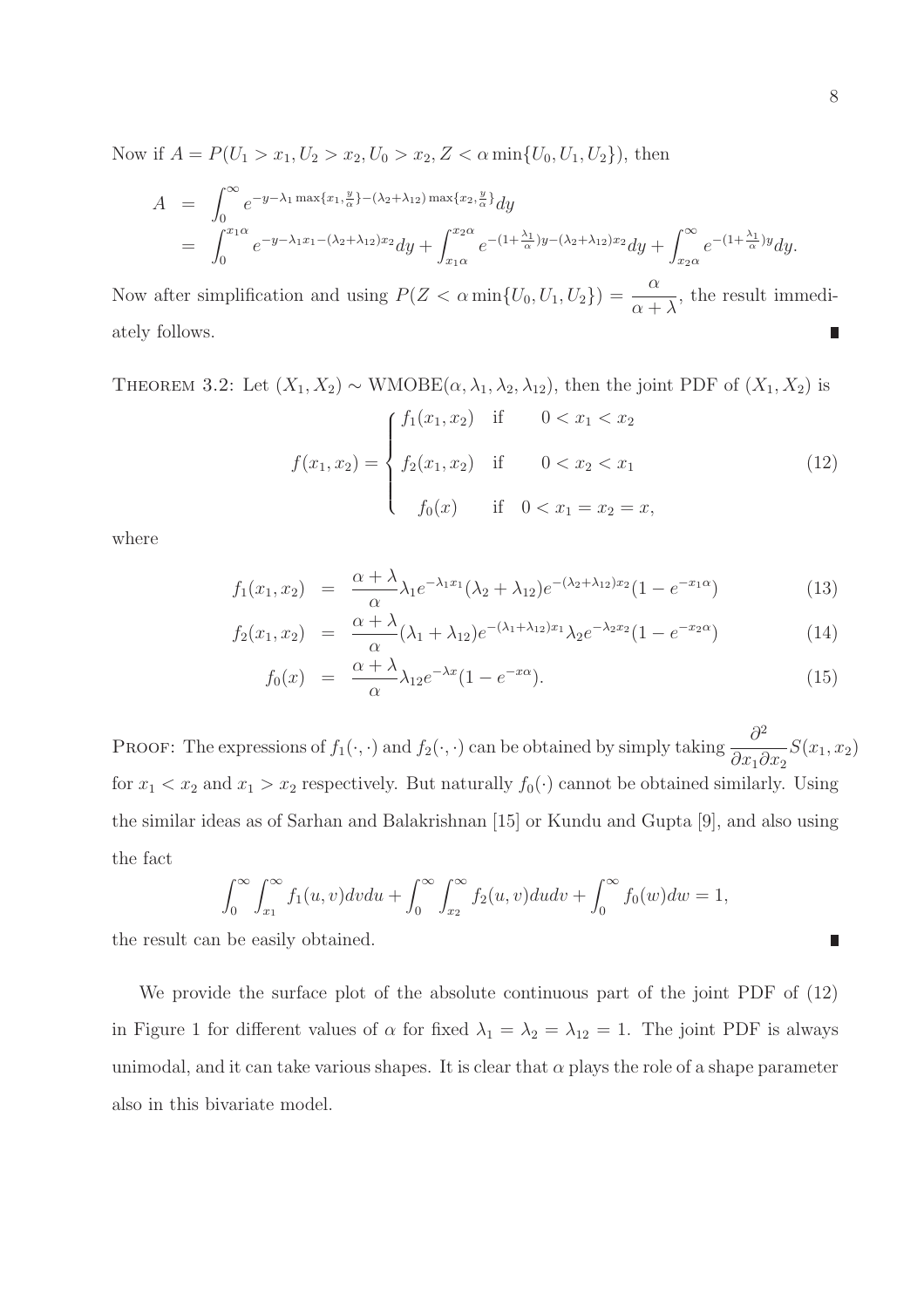COMMENTS: Note that the joint PDF of  $(X_1, X_2)$  as obtained in Theorem 3.2, can be written as follows:

$$
f(x_1, x_2) = \frac{\alpha + \lambda}{\alpha} \left( 1 - e^{-\alpha \min\{x_1, x_2\}} \right) f_{Y_1, Y_2}(x_1, x_2), \tag{16}
$$

where  $f_{Y_1,Y_2}(\cdot,\cdot)$  is same as defined in (5). Therefore, it is clear that the proposed bivariate distribution is a weighted Marshall-Olkin bivariate exponential distribution, where the weight function is  $\frac{\alpha + \lambda}{\lambda}$ λ  $(1 - e^{-\alpha \min\{x_1, x_2\}}).$ 

The following corollary provides explicitly the absolute continuous and singular parts explicitly.

COROLLARY: The joint PDF of  $X_1$  and  $X_2$  as provided in Theorem 3.2, can also be expressed in the following form for  $x = \max\{x_1, x_2\}$ , and for  $f_1(\cdot, \cdot)$ ,  $f_2(\cdot, \cdot)$  same as defined in (13) and (14) respectively;

$$
f(x_1, x_2) = \frac{\lambda_1 + \lambda_2}{\lambda} f_a(x_1, x_2) + \frac{\lambda_{12}}{\lambda} f_s(x),
$$
 (17)

where

$$
f_s(x) = \frac{\alpha + \lambda}{\alpha} \lambda e^{\lambda x} (1 - e^{-\alpha x}),
$$

and

$$
f_a(x_1, x_2) = \frac{\lambda}{\lambda_1 + \lambda_2} \times \begin{cases} f_1(x_1, x_2) & \text{if } x_1 < x_2 \\ f_2(x_1, x_2) & \text{if } x_2 < x_1. \end{cases}
$$

Here clearly,  $f_a(\cdot, \cdot)$  is the absolute continuous part and  $f_s(\cdot)$  is the singular part of  $f(\cdot, \cdot)$ .

THEOREM 3.3: Let  $(X_1, X_2) \sim \text{WMOBE}(\alpha, \lambda_1, \lambda_2, \lambda_{12})$ , then

(a) 
$$
X_1 \sim \text{WE}\left(\frac{\alpha + \lambda_2}{\lambda_1 + \lambda_{12}}, \lambda_1 + \lambda_{12}\right)
$$
  
\n(b)  $X_2 \sim \text{WE}\left(\frac{\alpha + \lambda_1}{\lambda_2 + \lambda_{12}}, \lambda_2 + \lambda_{12}\right)$   
\n(c)  $\min\{X_1, X_2\} \sim \text{WE}\left(\frac{\alpha}{\lambda}, \lambda\right)$ .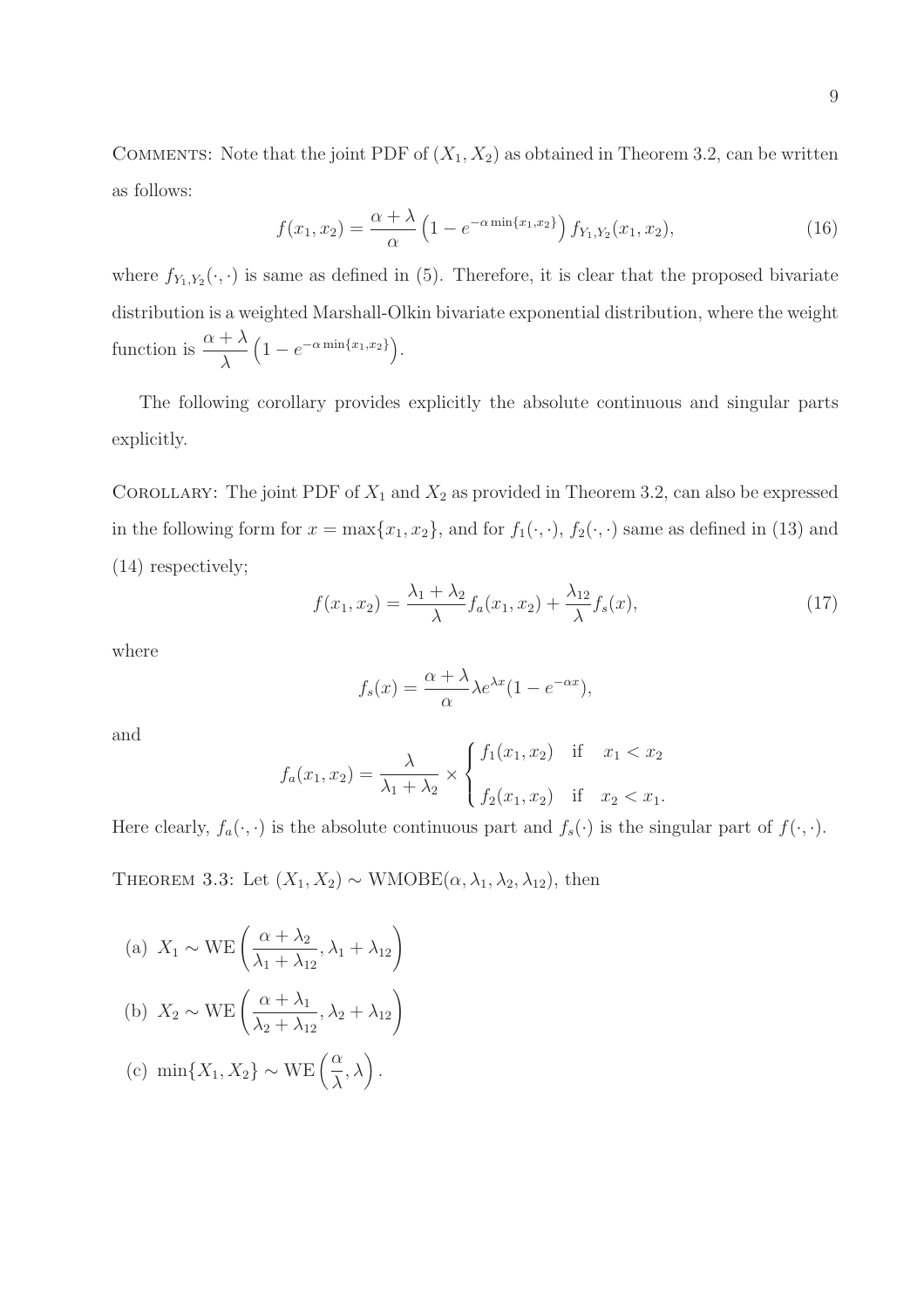PROOF: To prove (a), note that from the joint survival function, it can be observed

$$
P(X_1 > x) = \frac{\alpha + \lambda}{\alpha + \lambda_2} e^{-(\lambda_1 + \lambda_{12})x} - \frac{\lambda_1 + \lambda_{12}}{\alpha + \lambda_2} e^{-(\alpha + \lambda)x}.
$$

d Then the result can be easily obtained by observing the fact  $f_{X_1}(x) = \frac{d}{dx}P(X_1 > x)$ . (b) follows along the same line. The proof of (c) is trivial.  $\blacksquare$ 

The moment generating function of the WMOBE distribution can be expressed in explicit form. It is provided in the following theorem.

THEOREM 3.4: Let  $(X_1, X_2) \sim \text{WMOBE}(\alpha, \lambda_1, \lambda_2, \lambda_{12})$ , then the moment generating function of  $(X_1, X_2)$  is

$$
M(t_1, t_2; \theta) = \frac{(\alpha + \lambda)}{(\lambda - t_1 - t_2)(\lambda + \alpha - t_1 - t_2)} \left\{ \frac{\lambda_2 (\lambda_1 + \lambda_{12})}{\lambda_1 + \lambda_{12} - t_1} + \frac{\lambda_1 (\lambda_2 + \lambda_{12})}{\lambda_2 + \lambda_{12} - t_2} + \lambda_{12} \right\}.
$$
 (18)

PROOF: It is straight forward, therefore it is avoided.

Note that the moment generating function of  $(X_1, X_2)$  can be written as

$$
M(t_1, t_2; \theta) = \frac{\lambda_2}{\lambda} \left( 1 - \frac{t_1 + t_2}{\lambda} \right)^{-1} \left( 1 - \frac{t_1 + t_2}{\alpha + \lambda} \right)^{-1} \left( 1 - \frac{t_1}{\lambda_1 + \lambda_1} \right)^{-1} + \tag{19}
$$

$$
\frac{\lambda_1}{\lambda} \left( 1 - \frac{t_1 + t_2}{\lambda} \right)^{-1} \left( 1 - \frac{t_1 + t_2}{\alpha + \lambda} \right)^{-1} \left( 1 - \frac{t_2}{\lambda_2 + \lambda_{12}} \right)^{-1} + \tag{20}
$$

$$
\frac{\lambda_{12}}{\lambda} \left( 1 - \frac{t_1 + t_2}{\lambda} \right)^{-1} \left( 1 - \frac{t_1 + t_2}{\alpha + \lambda} \right)^{-1} . \tag{21}
$$

Suppose,  $V_1 \sim \exp(\lambda)$ ,  $V_2 \sim \exp(\alpha + \lambda)$ ,  $V_3 \sim \exp(\lambda_1 + \lambda_{12})$ ,  $V_4 \sim \exp(\lambda_2 + \lambda_{12})$ , and they are independently distributed. If we define  $V = V_1 + V_2$ , have the following corollary of Theorem 3.4;

Corollary:

$$
(X_1, X_2) \stackrel{d}{=} \begin{cases} (V + V_3, V) & \text{with probability} \quad \frac{\lambda_2}{\lambda} \\ (V, V + V_4) & \text{with probability} \quad \frac{\lambda_1}{\lambda} \\ (V, V) & \text{with probability} \quad \frac{\lambda_{12}}{\lambda} \end{cases} \tag{22}
$$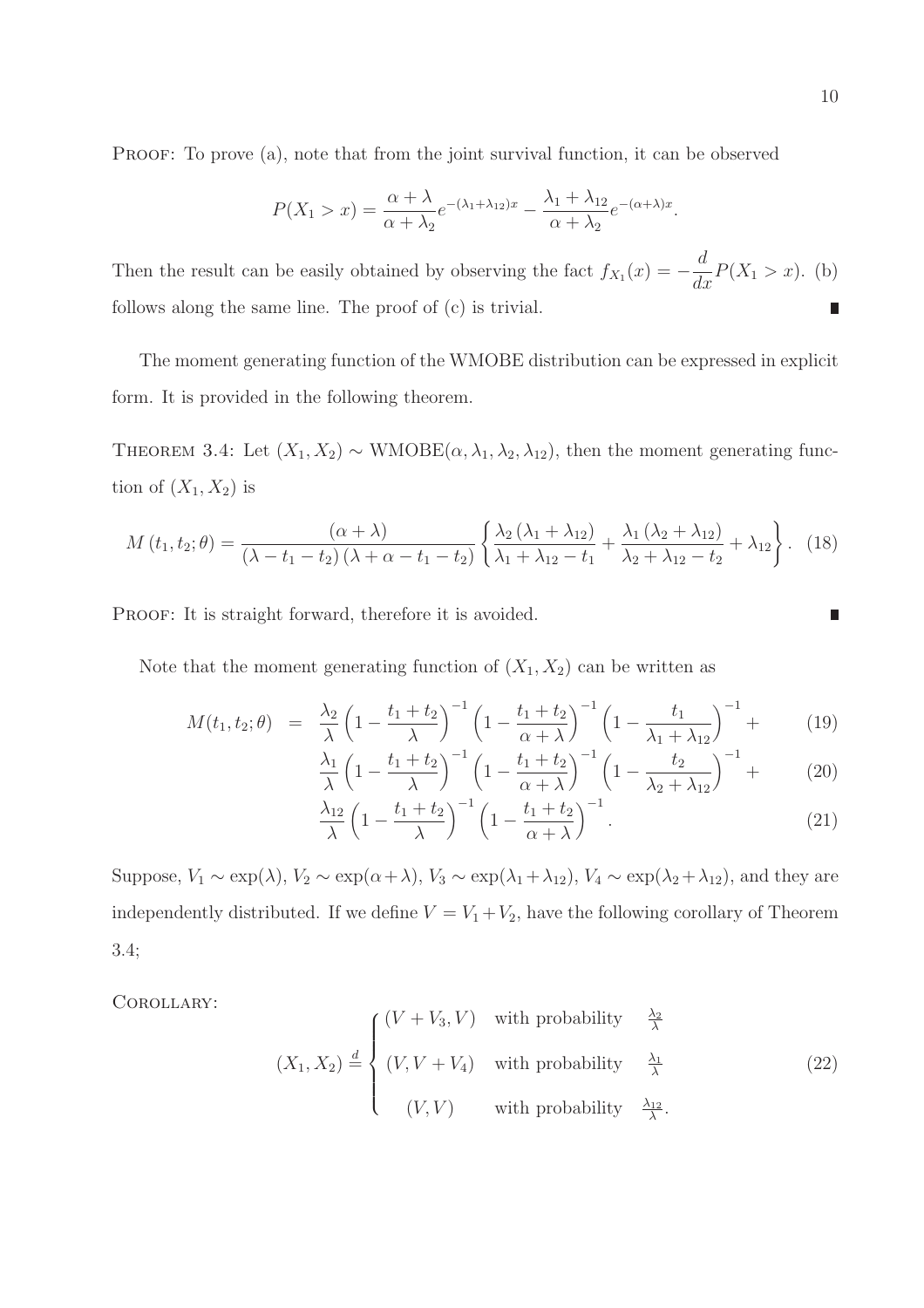Note that (22) can be used quite effectively to generate samples from the WMOBE distribution. Moreover, the product moments of  $X_1$  and  $X_2$  can also be easily computed using the representation of (22) and exponential moments, which has not attempted here.

Corollary: From the cumulant generating function (logarithm of the moment generating function), it can be easily seen that the correlation between  $X_1$  and  $X_2$ , say  $\rho_{X_1,X_2}$  can be written as

$$
\rho_{X_1,X_2} = (\lambda_1 + \lambda_{12})(\lambda_2 + \lambda_{12}) \times \frac{\left[\frac{1}{\lambda^2} + \frac{1}{(\alpha+\lambda)^2} - \frac{\lambda_1 \lambda_2}{(\lambda_1 + \lambda_{12})(\lambda_2 + \lambda_{12})\lambda^2}\right]}{\sqrt{1 + \left(\frac{\lambda_1 + \lambda_{12}}{\alpha + \lambda}\right)^2} \times \sqrt{1 + \left(\frac{\lambda_2 + \lambda_{12}}{\alpha + \lambda}\right)^2}}.
$$
(23)

From (23) it is clear that for all  $\alpha > 0, \lambda_1 > 0, \lambda_2 > 0, \lambda_{12} > 0, \rho_{X_1, X_2} > 0$ . It can be easily seen that as  $\alpha \to \infty$  and  $\lambda_{12} \to 0$  then  $\rho_{X_1,X_2} \to 0$ . Moreover, when  $\alpha \to \infty$  and  $\lambda_{12} \to \infty$ so that  $\lambda_{12}/\alpha \rightarrow 0$ , then  $\rho_{X_1,X_2} \rightarrow 1$ .

THEOREM 3.5: Let  $(X_1, X_2) \sim WMOBE(\alpha, \lambda_1, \lambda_2, \lambda_{12})$ , then if  $\lambda_1 = \lambda_2$ , the absolute continuous part of  $(X_1, X_2)$  has a total positivity of order two  $(TP_2)$  property.

PROOF: Note that an absolute continuous bivariate random vector, say  $(T_1, T_2)$  has  $TP_2$ property, if and only if for any  $t_{11}$ ,  $t_{12}$ ,  $t_{21}$ ,  $t_{22}$ , whenever  $t_{11} < t_{12}$  and  $t_{21} < t_{22}$ , we have

$$
f_{T_1,T_2}(t_{11}, t_{21}) f_{T_1,T_2}(t_{12}, t_{22}) - f_{T_1,T_2}(t_{12}, t_{21}) f_{T_1,T_2}(t_{11}, t_{22}) \ge 0,
$$
\n(24)

where  $f_{T_1,T_2}(\cdot,\cdot)$  is the joint PDF of  $(T_1,T_2)$ . Note that by taking different ordered  $t_{11},t_{12},t_{21},t_{22}$ , such that  $t_{11} < t_{12}$  and  $t_{21} < t_{22}$ , the result can be proved very easily.

### 4 Inference

#### 4.1 Maximum Likelihood Estimation:

In this section we propose to compute the MLEs of the unknown parameters  $\alpha, \lambda_1, \lambda_2, \lambda_{12}$ based on a random sample of size  $n, \{(x_{1i}, x_{2i}), i = 1, \ldots, n\}$ . We will be using the following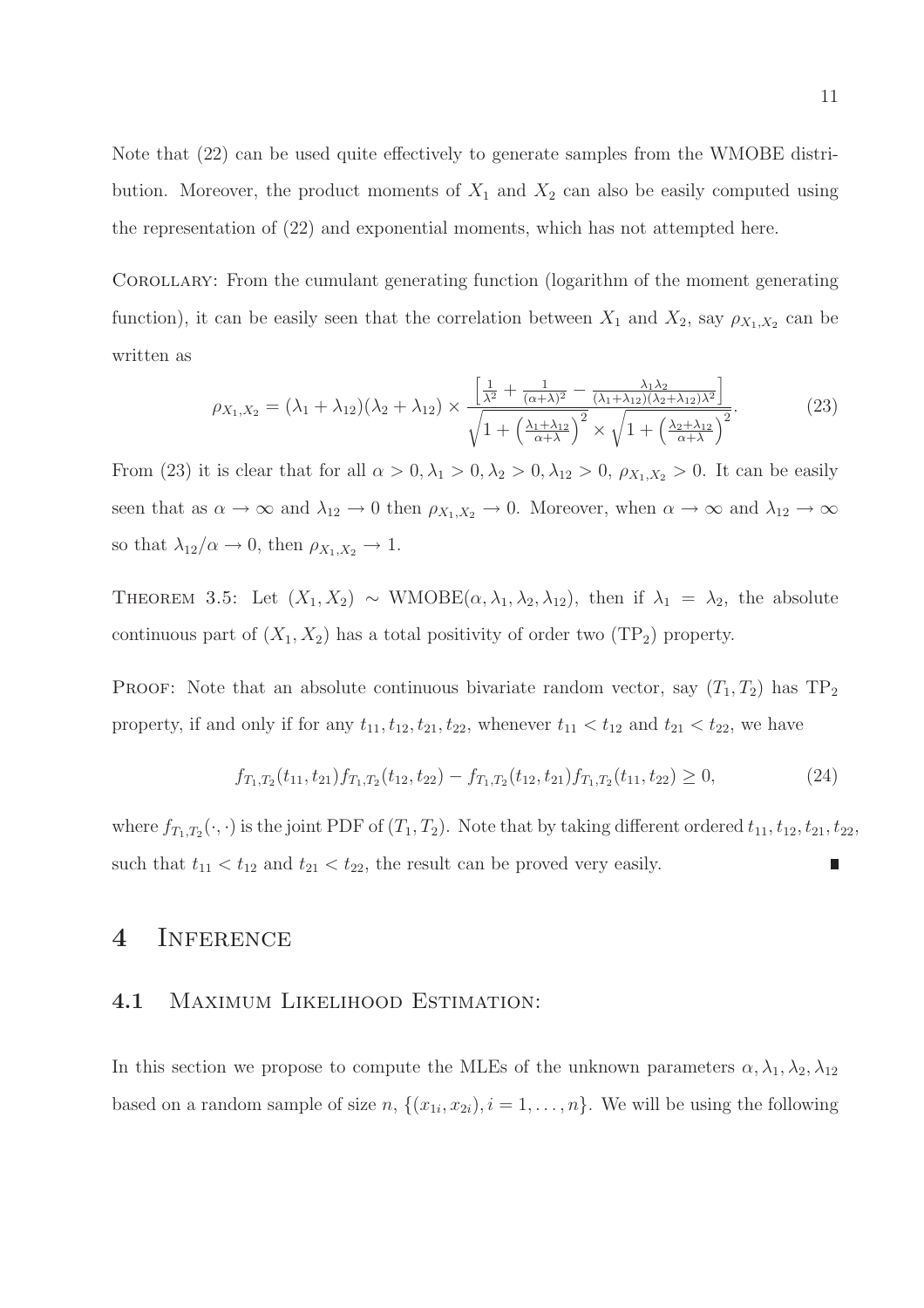notations.

$$
I = \{1, \dots, n\}, \ I_0 = \{i \in I; x_{1i} = x_{2i} = x_i\}, \ I_1 = \{i \in I; x_{1i} < x_{2i}\}, \ I_2 = \{i \in I; x_{1i} > x_{2i}\},
$$

and  $n_0$ ,  $n_1$ ,  $n_2$  denote the number of elements in  $I_0$ ,  $I_1$  and  $I_2$  respectively.

Based on the observed sample, the log-likelihood contribution becomes;

$$
l(\alpha, \lambda_1, \lambda_2, \lambda_{12}) = \sum_{I_0} \ln f_0(x_i, x_i) + \sum_{I_1} \ln f_1(x_{1i}, x_{2i}) + \sum_{I_2} \ln f_2(x_{1i}, x_{2i})
$$
  
\n
$$
= \sum_{i \in I_0} \ln (1 - e^{-\alpha x_i}) + \sum_{i \in I_1} \ln (1 - e^{-\alpha x_{1i}}) + \sum_{i \in I_2} \ln (1 - e^{-\alpha x_{2i}})
$$
  
\n
$$
+ n_0 \ln \lambda_{12} + n_1 \ln \lambda_1 + n_2 \ln \lambda_2 + n_1 \ln(\lambda_2 + \lambda_{12}) + n_2 \ln(\lambda_1 + \lambda_{12})
$$
  
\n
$$
- \lambda_0 \sum_{i \in I_0} x_i - \lambda_1 \left( \sum_{i \in I_0} x_i + \sum_{i \in I_1 \cup I_2} x_{1i} \right) - \lambda_2 \left( \sum_{i \in I_0} x_i + \sum_{i \in I_1 \cup I_2} x_{2i} \right)
$$
  
\n
$$
- \lambda_{12} \left( \sum_{i \in I_0} x_i + \sum_{i \in I_2} x_{1i} + \sum_{i \in I_1} x_{2i} \right) + n \ln(\alpha + \lambda) - n \ln \alpha.
$$
 (25)

The MLEs of the unknown parameters can be obtained by solving the following four normal equations simultaneously;

$$
\frac{\partial l}{\partial \lambda_1} = \frac{n_1}{\lambda_1} + \frac{n_2}{\lambda_1 + \lambda_1} - T_1 + \frac{n}{\alpha + \lambda} = 0,\tag{26}
$$

$$
\frac{\partial l}{\partial \lambda_2} = \frac{n_2}{\lambda_2} + \frac{n_1}{\lambda_2 + \lambda_1} - T_2 + \frac{n}{\alpha + \lambda} = 0,\tag{27}
$$

$$
\frac{\partial l}{\partial \lambda_{12}} = \frac{n_0}{\lambda_{12}} + \frac{n_1}{\lambda_2 + \lambda_{12}} + \frac{n_2}{\lambda_1 + \lambda_{12}} - T_{12} + \frac{n_1}{\alpha + \lambda} = 0,\tag{28}
$$

$$
\frac{\partial l}{\partial \alpha} = \sum_{i \in I_0} \frac{x_i e^{-\alpha x_i}}{(1 - e^{-\alpha x_i})} + \sum_{i \in I_1} \frac{x_{1i} e^{-\alpha x_{1i}}}{(1 - e^{-\alpha x_{1i}})} + \sum_{i \in I_2} \frac{x_{2i} e^{-\alpha x_{2i}}}{(1 - e^{-\alpha x_{2i}})} + \frac{n}{\alpha + \lambda} - \frac{n}{\alpha} = 0, \tag{29}
$$

where

$$
T_1 = \left(\sum_{i \in I_0} x_i + \sum_{i \in I_1 \cup I_2} x_{1i}\right)
$$
  
\n
$$
T_2 = \left(\sum_{i \in I_0} x_i + \sum_{i \in I_1 \cup I_2} x_{2i}\right)
$$
  
\n
$$
T_{12} = \left(\sum_{i \in I_0} x_i + \sum_{i \in I_2} x_{1i} + \sum_{i \in I_1} x_{2i}\right).
$$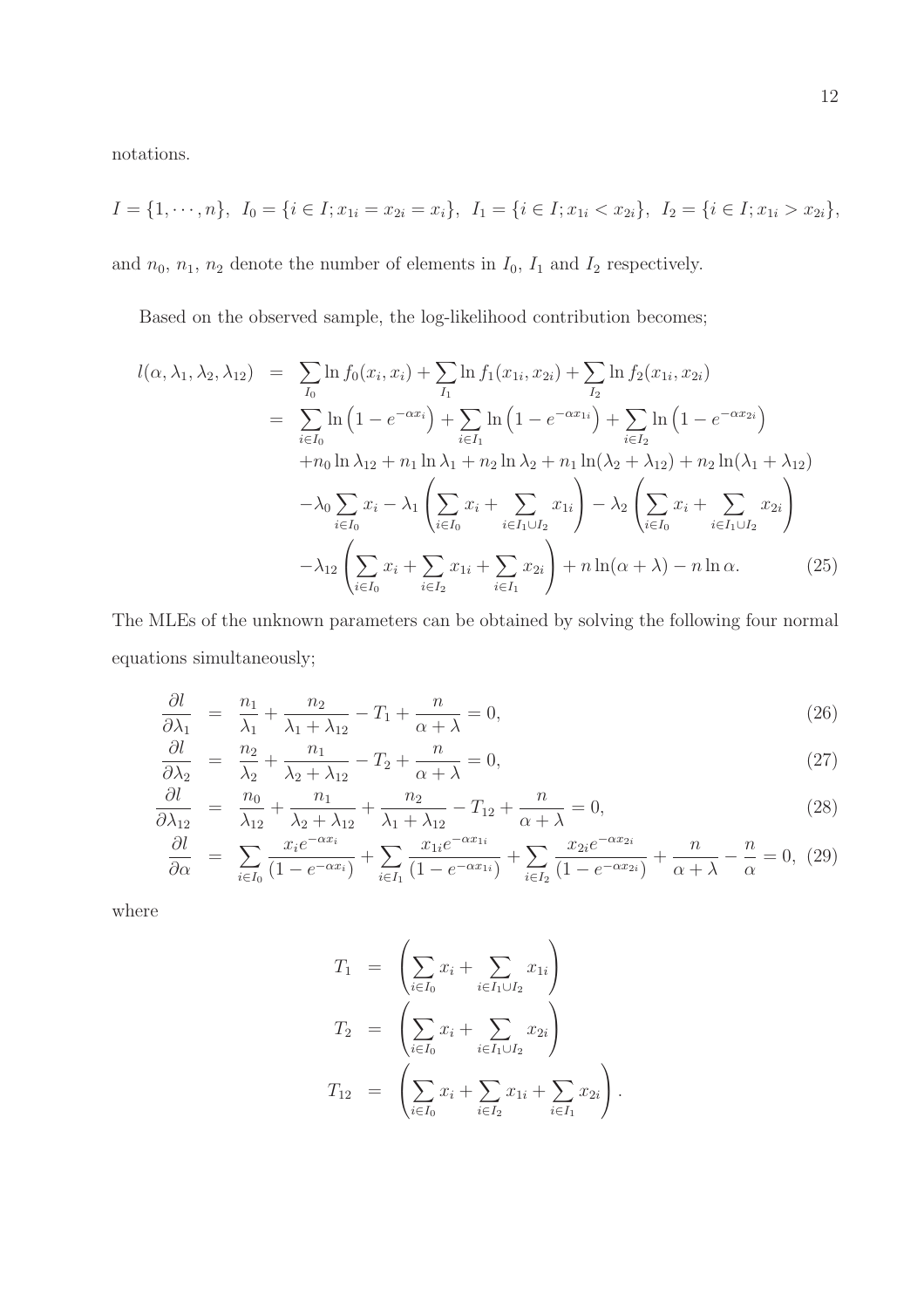The MLEs of the unknown parameters cannot be obtained explicitly. They have to be obtained by solving some numerical methods, like Newton-Raphson or Gauss-Newton methods or their variants. Alternatively, some optimization algorithm for example genetic algorithm, simulated annealing or down hill simplex method can be used directly to maximize the function (25).

#### Initial Guess Values

To solve the above normal equations, we need to use some iterative methods and for that we need to provide some initial guesses of the unknown parameters. Theorem 3.3 can be used quite effectively to obtain these initial guesses. For example first we can fit WE to  $X_1$ , to get initial guesses of  $\alpha + \lambda_2$  and  $\lambda_1 + \lambda_1$ . Similarly by fitting WE to  $X_2$  and to min $\{X_1, X_2\}$ , we can obtain initial guesses of  $\alpha + \lambda_1$ ,  $\lambda_2 + \lambda_{12}$ ,  $\alpha$  and  $\lambda$ . From these initial guesses we can obtain initial guesses of all the unknown parameters easily.

#### Asymptotic Properties

Although, the proposed WMOBE distribution is a singular distribution, but it can be shown along the same line as the MOBE model that the asymptotic distribution of the MLEs is multivariate normal. The result is given below without proof.

THEOREM 4.1 As  $n \to \infty$ , the MLEs of  $\theta$ , say  $\hat{\theta} = (\hat{\alpha}, \hat{\lambda}_1, \hat{\lambda}_2, \hat{\lambda}_{12})$  has the following asymptotic property;

$$
\sqrt{n}\left\{(\widehat{\alpha},\widehat{\lambda}_1,\widehat{\lambda}_2,\widehat{\lambda}_{12})-(\alpha,\lambda_1,\lambda_2,\lambda_{12})\right\}\longrightarrow N_4(0,I^{-1}),
$$

here I is the expected Fisher information matrix, and the exact expression of I is provided in Appendix B.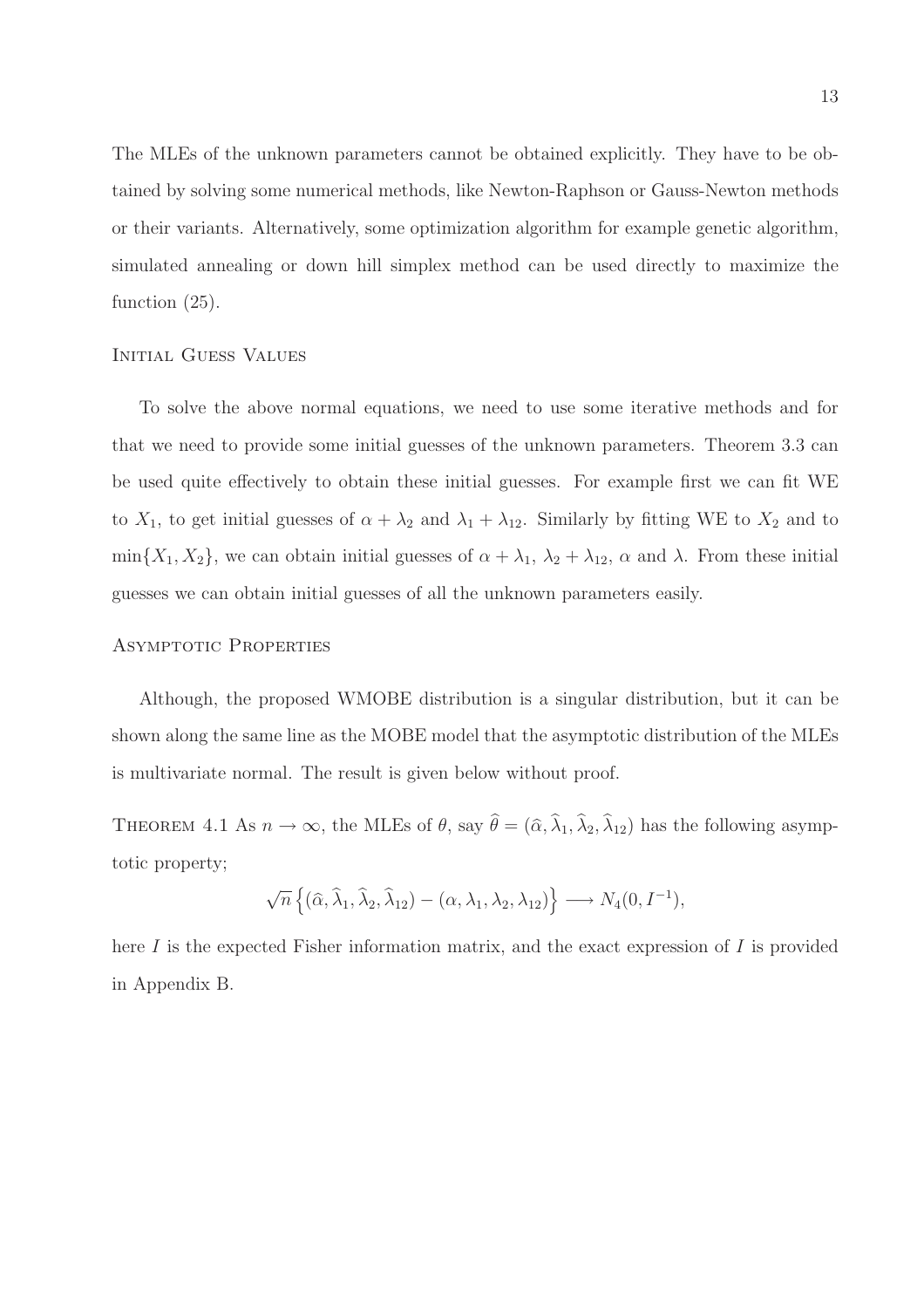#### 4.2 TESTING OF HYPOTHESIS

It is already mentioned that the MOBE distribution is a limiting member of the class of WMOBE distributions. In this subsection only let us denote  $\beta =$ 1  $\alpha$ . With the abuse of notation, let us denote the new parameter space also as  $\theta = (\beta, \lambda_1, \lambda_2, \lambda_{12})$ , where  $\beta > 0, \lambda_1 > 0, \lambda_2 > 0, \lambda_{12} \geq 0$ . When  $\beta = 0$ , it corresponds to the MOBE model. So one of the natural testing of hypothesis problem will be to test the following:

$$
H_0: \beta = 0, \quad \text{vs} \quad H_1: \beta > 0. \tag{30}
$$

In this case since  $\beta$  is in the boundary under the null hypothesis, the standard results do not work. But using Theorem 3 of Self and Liang [16], it follows that

$$
2(l_{WMOBE}(\widehat{\beta}, \widehat{\lambda}_1, \widehat{\lambda}_2, \widehat{\lambda}_{12}) - l_{MOBE}(\widehat{\lambda}_1, \widehat{\lambda}_2, \widehat{\lambda}_{12})) \longrightarrow \frac{1}{2} + \frac{1}{2}\chi_1^2.
$$

Here  $l_{WMOBE}(\cdot)$  and  $l_{MOBE}(\cdot)$  denote the log-likelihood functions at the maximum likelihood values of WMOBE and MOBE models respectively.

## 5 Data Analysis

AMERICAN FOOTBALL DATA SET: This data set is obtained from the American Football (National Football League) League from the matches on three consecutive weekends in 1986. The data were first published in 'Washington Post', and they are available in Csorgo and Welsch [7]. The 'seconds' in the data have been converted to the decimal points, as it has been done by Csorgo and Welsch [7], and they are presented in Table 1. In this bivariate data set  $(X_1, X_2)$ , the variable  $X_1$  represents the game time to the first points scored by kicking the ball between goal posts and  $X_2$  represents the 'game time' by moving the ball into the end zone.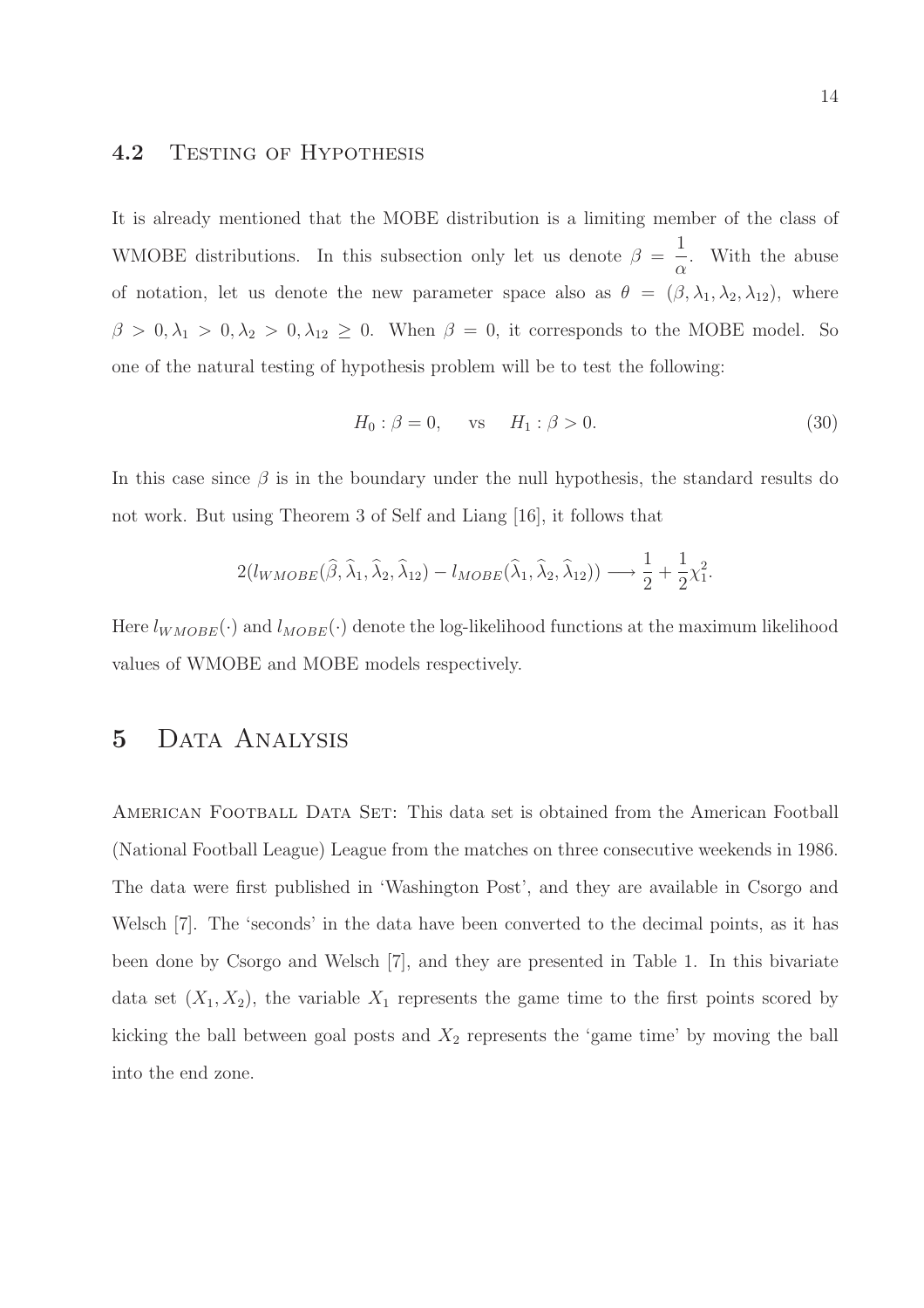| $X_1$ | $X_2$ | $X_1$ | $X_2$ | $X_1$ | $X_2$ |
|-------|-------|-------|-------|-------|-------|
|       |       |       |       |       |       |
| 2.05  | 3.98  | 5.78  | 25.98 | 10.40 | 14.25 |
| 9.05  | 9.05  | 13.80 | 49.75 | 2.98  | 2.98  |
| 0.85  | 0.85  | 7.25  | 7.25  | 3.88  | 6.43  |
| 3.43  | 3.43  | 4:25  | 4.25  | 0.75  | 0.75  |
| 7.78  | 7.78  | 1.65  | 1.65  | 11.63 | 17.37 |
| 10.57 | 14.28 | 6.42  | 15.08 | 1.38  | 1.38  |
| 7.05  | 7.05  | 4.22  | 9.48  | 10.35 | 10.35 |
| 2.58  | 2.58  | 15.53 | 15.53 | 12.13 | 12.13 |
| 7.23  | 9.68  | 2.90  | 2.90  | 14.58 | 14.58 |
| 6.85  | 34.58 | 7.02  | 7.02  | 11.82 | 11.82 |
| 32.45 | 42.35 | 6.42  | 6.42  | 5.52  | 11.27 |
| 8.53  | 14.57 | 8.98  | 8.98  | 19.65 | 10.70 |
| 31.13 | 49.88 | 10.15 | 10.15 | 17.83 | 17.83 |
| 14.58 | 20.57 | 8.87  | 8.87  | 10.85 | 38.07 |

Table 1: American Football League (NFL) data

The data represent the time in minutes and seconds. The variables  $X_1$  and  $X_2$  have the following structure: (i)  $X_1 < X_2$  means that the first score is a field goal, (ii)  $X_1 = X_2$  means the first score is a converted touchdown, (iii)  $X_1 > X_2$  means the first score is an unconverted touchdown or safety. In this case the ties are exact because no 'game time' elapses between a touchdown and a point-after conversion attempt. Therefore, here ties occur quite naturally and they cannot be ignored.

The data set was analyzed by Csorgo and Welsch [7] by using the Marshall-Olkin bivariate exponential model. Csorgo and Welsch [7] proposed a test procedure, where the null hypothesis is that the data are coming from the Marshall-Olkin bivariate exponential model. The test rejects the null hypothesis. They claimed that  $X_1$  may be exponential but  $X_2$  is not exponential. No further investigations were made. Preliminary data analysis from the scaled TTT transform of Aarset [1] indicate that the hazard functions of  $X_1$  and  $X_2$  cannot be constant. They are more likely to be increasing functions. It indicates that WMOBE distribution may be used to analyze this data set.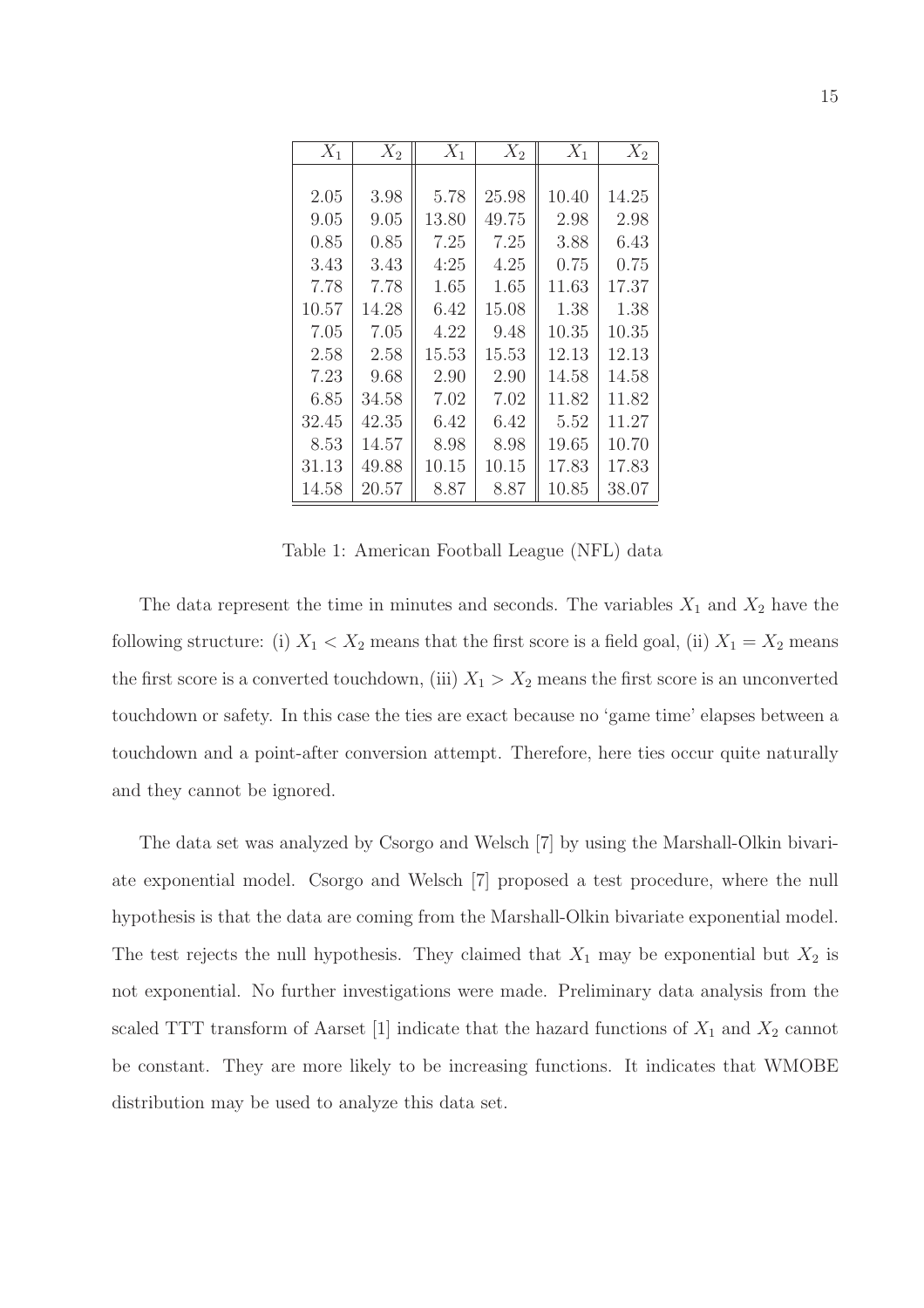It should further be noted that the possible scoring times are restricted by the duration of the game but it has been ignored similarly as in Csorgo and Welsh [7]. Here all the data points are divided by 10 just for computational purposes. It should not make any difference in the statistical inference.

The MLEs of  $\alpha$ ,  $\lambda_1$ ,  $\lambda_2$  and  $\lambda_{12}$  are obtained by maximizing the log-likelihood function (25) with respect to the four unknown parameters and they are as follows  $\hat{\lambda}_1 = 0.5996$ ,  $\hat{\lambda}_2 =$ 0.0346,  $\hat{\lambda}_{12} = 0.8639$  and  $\hat{\alpha} = 2.5302$ . The corresponding log-likelihood value is -85.4447. The corresponding 95% confidence intervals are (0.3655, 0.8337), (0.0221,0.0471), (0.4652,1.2626) and (1.4054,3.6550) respectively.

Now the natural question is how good is the fit. Unfortunately, we do not have any proper bivariate goodness of fit test for general models like the univariate case. We examine the marginals and the minimum of the marginals, definitely they provide some indication about the goodness of fit of the proposed WMOB to the given data set. We fit WE(1.7525,1.4635), WE(3.4834,0.8985) and WE(1.6889, 1.4981) to  $X_1, X_2$  and  $\min\{X_1, X_2\}$  respectively. The parameters of the corresponding WE model are obtained from Theorem 3.3, by replacing the true values with their estimates.

The Kolmogorov-Smirnov (KS) distance between the empirical distribution function and the fitted distribution function and the associated  $p$  values reported in brackets in three cases are 0.0958 (0.8351), 0.1040 (0.7536) and 0.1027 (0.7671) respectively. From the p values, we cannot reject the hypotheses that  $X_1, X_2$  and  $\min\{X_1, X_2\}$  follow WE. We have fitted fourparameter MOBW model also to this data set. Using the same notation as in Kundu and Dey [10], we obtain the MLEs as  $\hat{\alpha} = 1.2889, \hat{\lambda}_0 = 0.5761, \hat{\lambda}_1 = 0.4297, \hat{\lambda}_2 = 0.0244$ . The corresponding log-likelihood value is -90.4169. Based on the log-likelihood value it is clear that WMOBE provides a better fit to this data set than MOBW model.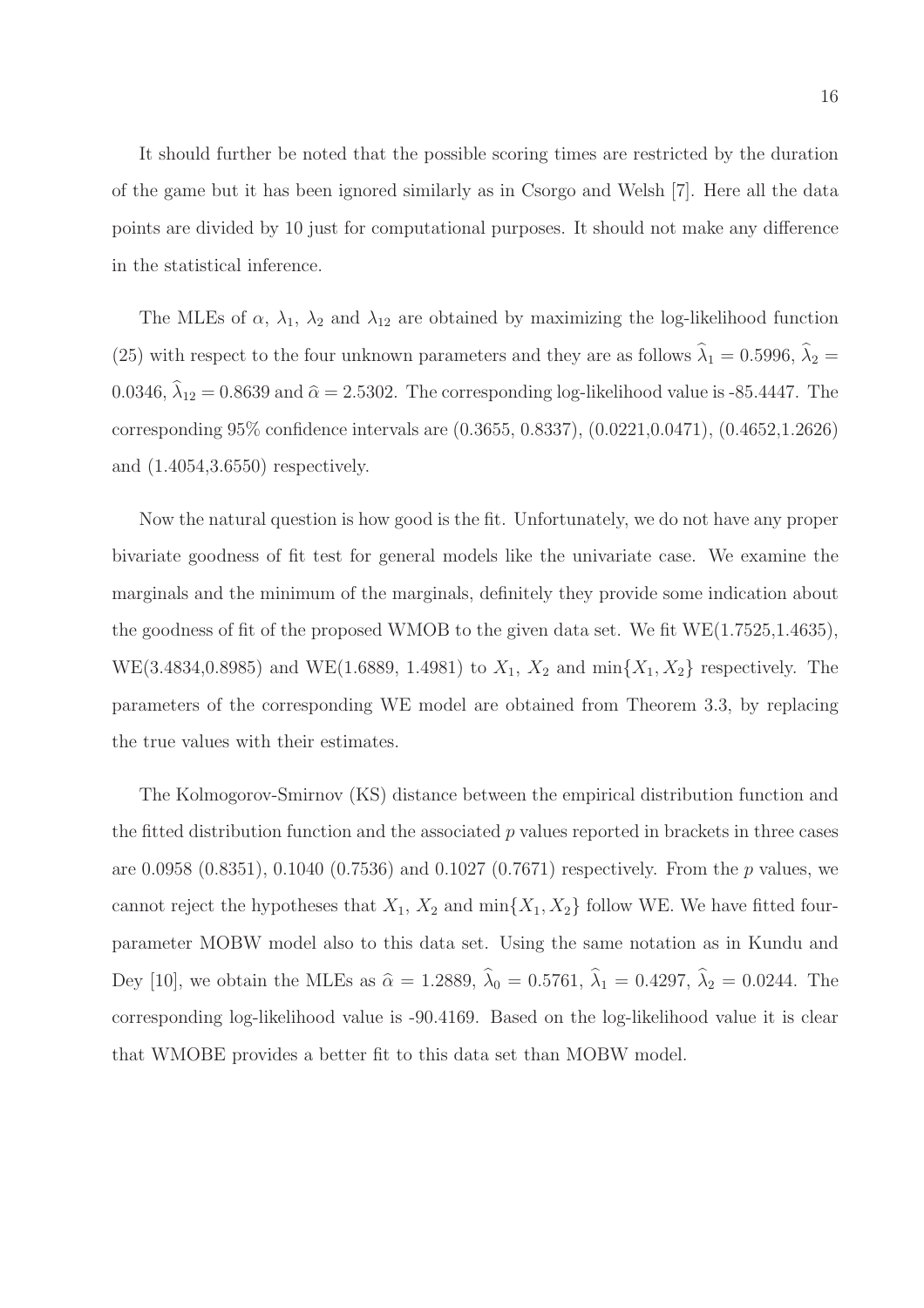Now we want to perform the testing of hypothesis problem as defined in (30). We have fitted three-parameter MOBE model to this data set, and obtain the estimates of  $\lambda_0$ ,  $\lambda_1$ and  $\lambda_2$  (using the same notations as in Kundu and Dey [10]) as 0.7145, 0.4562 and 0.0298 respectively. The log-likelihood value is  $-93.3058$ , and the p value of the test statistic is less than 0.0001. Therefore, we reject the null hypothesis that the data are coming from a MOBE distribution.

### 6 CONCLUSIONS

In this paper we have proposed a new singular bivariate distribution whose marginals are weighted exponential distribution recently proposed by Gupta and Kundu [9]. This singular distribution has been obtained as a hidden truncation model as of Azzalini [5]. This new fourparameter bivariate exponential distribution has explicit probability density function and the distribution function. We have derived several interesting properties of this distribution. Marshall-Olkin bivariate exponential distribution can be obtained as a limiting distribution of this model. It is observed that in some cases it may provide a better fit than the existing well known MOBE or MOBW models.

It may be mentioned that although in this paper we have proposed bivariate weighted exponential model, but similarly, weighted Marshall-Olkin multivariate exponential distribution also can be defined. Moreover, along the same line the weighted Marshall-Olkin bivariate or multivariate Weibull distribution also can be introduced. More work is needed in these direction.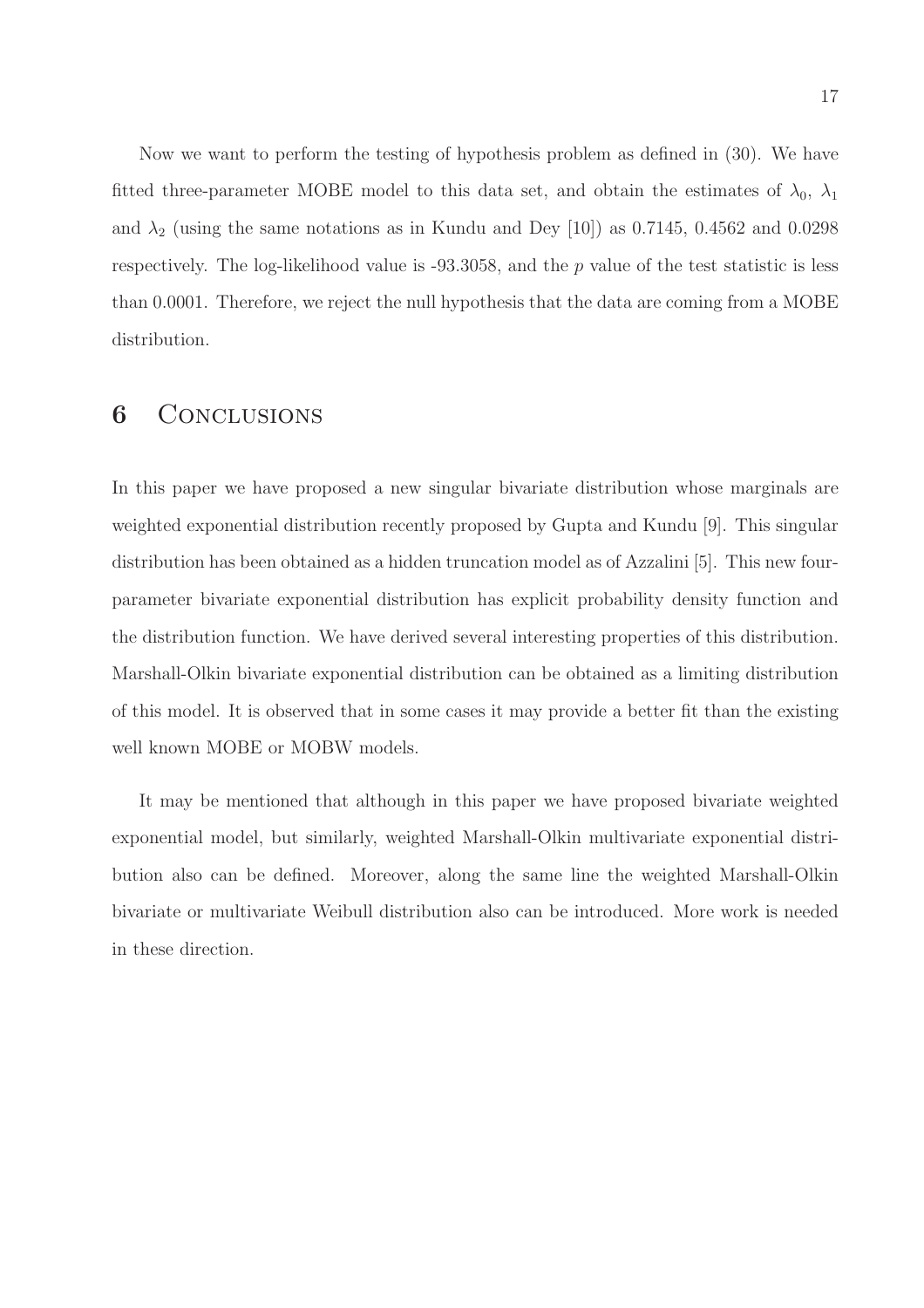### Acknowledgements:

The authors would like to thank the two referees for their valuable suggestions which has helped them to improve the manuscript significantly. Part of this work has been supported by a grant from the Department of Science and Technology, Government of India.

# References

- [1] Aarset, M.V. (1987), "How to identify a bathtub hazard rate?", IEEE Transactions on Reliability, vol. 36, 106 - 108.
- [2] Al-Mutairi, D.K., Ghitany, M.E. and Kundu, D. (2011), "A new bivariate distribution with weighted exponential marginals and its multivariate generalization", Statistical Papers, to appear.
- [3] Arnold, B. C. and Beaver, R. J. (2000), "Hidden truncation model", Sankhya, Ser. A, vol. 62, 23 - 35.
- [4] Arnold, B.C. and Beaver, R. J. (2002), "Selective multivariate models related to hidden truncation and/ or selective reporting", Test, vol. 11, 7 - 54.
- [5] Azzalini, A. (1985), "A class of distributions which includes the normal ones", Scandinavian Journal of Statistics, vol. 12, 171 - 185.
- [6] Bemis, B., Bain, L.J. and Higgins, J.J. (1972), "Estimation and hypothesis testing for the parameters of a bivariate exponential distribution", Journal of the American Statistical Association, vol. 67, 927 -929.
- [7] Csorgo, S. and Welsh, A.H. (1989), "Testing for exponential and Marshall-Olkin distribution", Journal of Statistical Planning and Inference, vol. 23, 287 - 300.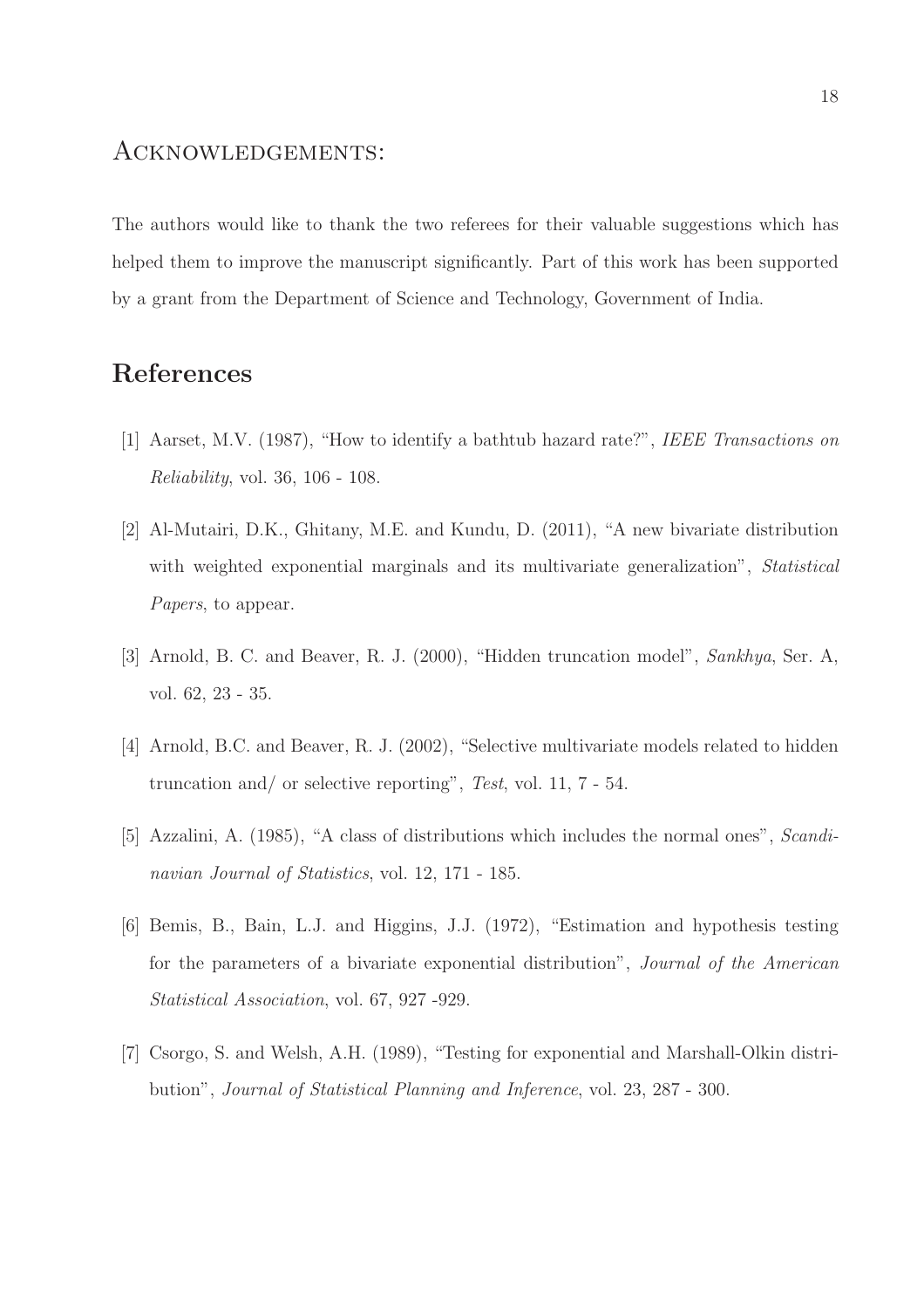- [8] Genton, M. G. (ed.) (2004), Skew-Elliptical Distributions and their Applications: A Journey Beyond Normality, Chapman and Hall/CRS, New York.
- [9] Gupta, R. D. and Kundu, D. (2009), "A new class of weighted exponential distributions", Statistics, to appear, DOI: 10.1080/02331880802605346.
- [10] Kundu, D. and Dey, A.K. (2009), "Estimating the parameters of the Marshall Olkin bivariate Weibull distribution by EM algorithm", Computational Statistics and Data Analysis, vol. 53, no. 4, 956 - 965.
- [11] Kundu, D. and Gupta, R.D. (2009), "Bivariate generalized exponential distribution", Journal of Multivariate Analysis, vol. 100, 581 - 593.
- [12] Kotz, S., Johnson, N.L. and Balakrishnan, N. (2000), Continuous Multivariate Distributions, vol. 1, Models and Applications, 2nd-edition, John Wiley and Sons, New York.

226 - 233.

- [13] Meintanis, S.G. (2007), "Test of fit for Marshall-Olkin distributions with applications", Journal of Statistical Planning and Inference, vol. 137, 3954 - 3963.
- [14] Press, W.H., Teukolsky, S.A., Vellerling, W.T. and Flannery, B.P. (1992), Numerical Recipes in FORTRAN, The Art of Scientific Computing, 2nd. ed., Cambridge University, Cambridge, U.K.
- [15] Sarhan, A. and Balakrishnan, N. (2007), "A new class of bivariate distribution and its mixtures", Journal of Multivariate Analysis, vol. 98, 1508 - 1527.
- [16] Self, S.G. and Liang, K-L., (1987), "Asymptotic properties of the maximum likelihood estimators and likelihood ratio test under non-standard conditions", Journal of the American Statistical Association, vol. 82, 605 - 610.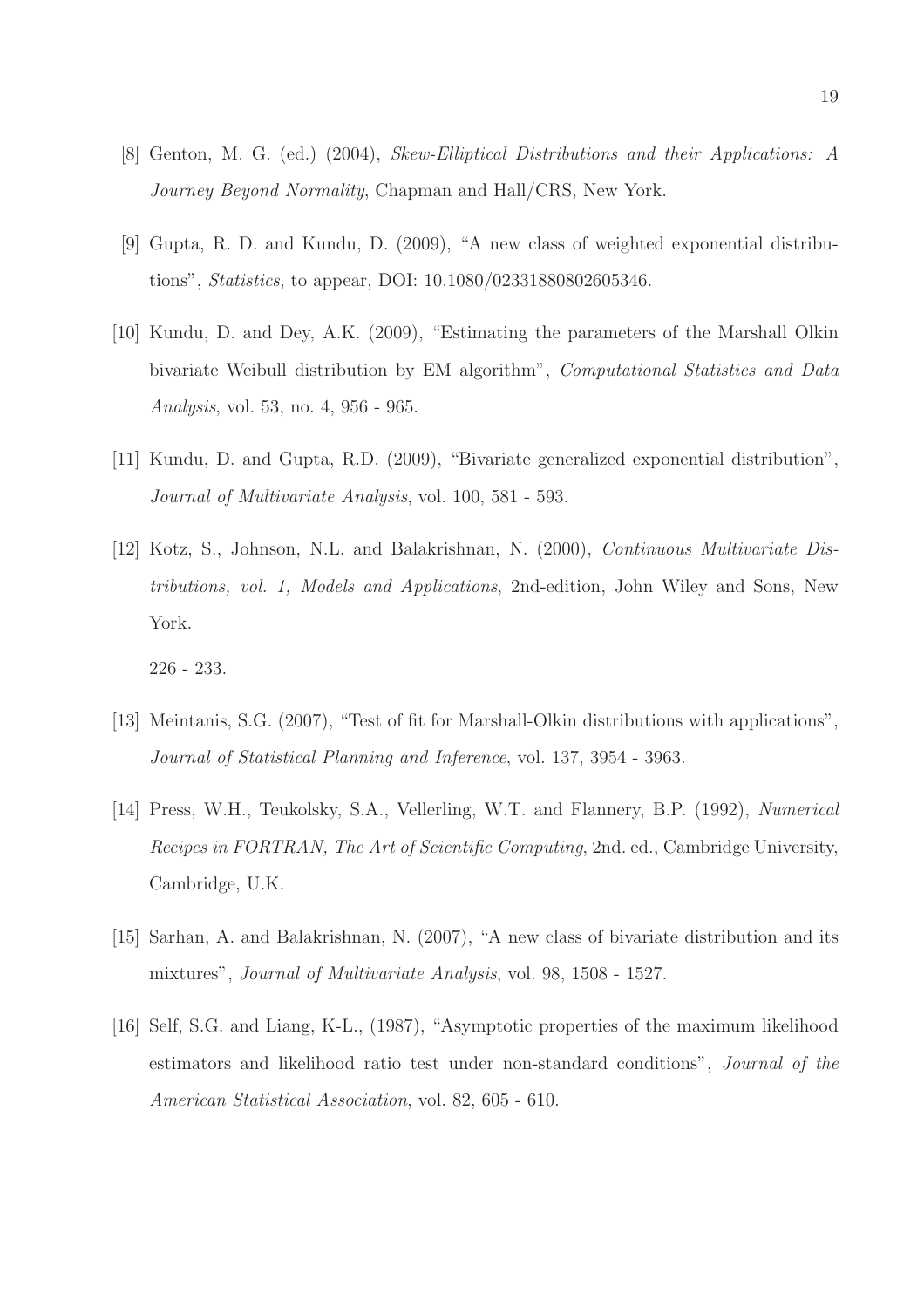# Appendix: Expected Fisher Information Matrices

Let the Fisher information matrix be;

$$
I = -E \begin{bmatrix} \frac{\partial^2 l}{\partial \alpha^2} & \frac{\partial^2 l}{\partial \alpha \partial \lambda_1} & \frac{\partial^2 l}{\partial \alpha \partial \lambda_2} & \frac{\partial^2 l}{\partial \alpha \partial \lambda_{12}} \\ \frac{\partial^2 l}{\partial \lambda_1 \partial \alpha} & \frac{\partial^2 l}{\partial \lambda_1^2} & \frac{\partial^2 l}{\partial \lambda_1 \partial \lambda_2} & \frac{\partial^2 l}{\partial \lambda_1 \partial \lambda_{12}} \\ \frac{\partial^2 l}{\partial \lambda_2 \partial \alpha} & \frac{\partial^2 l}{\partial \lambda_2 \lambda_1} & \frac{\partial^2 l}{\partial \lambda_2^2} & \frac{\partial^2 l}{\partial \lambda_2 \partial \lambda_{12}} \\ \frac{\partial^2 l}{\partial \lambda_{12} \partial \alpha} & \frac{\partial^2 l}{\partial \lambda_{12} \lambda_1} & \frac{\partial^2 l}{\partial \lambda_{12} \lambda_2} & \frac{\partial^2 l}{\partial \lambda_{12}^2} \end{bmatrix} .
$$
(31)

Now we provide all the elements of the Fisher information matrix, and for that we need the following results;

$$
P(X_1 < X_2) = \frac{\lambda_1}{\lambda}, \quad P(X_1 > X_2) = \frac{\lambda_2}{\lambda}, \quad P(X_1 = X_2) = \frac{\lambda_{12}}{\lambda},
$$

moreover, we will be using the following notation;

 $\cal E$ 

E

E

E  $\sqrt{ }$ 

$$
\psi(\alpha,\lambda) = \frac{\alpha + \lambda}{\lambda} \int_0^\infty \frac{x^2 e^{-(\alpha+\lambda)x}}{(1 - e^{-\alpha x})} dx.
$$
  

$$
\left[\frac{\partial^2 l}{\partial \alpha^2}\right] = -E\left[\frac{n}{(\alpha + \lambda)^2} - \frac{n}{\alpha^2} + \sum_{i \in I_1} \frac{X_{1i}^2 e^{-\lambda X_{1i}}}{(1 - e^{-\alpha X_{1i}})^2} + \sum_{i \in I_2} \frac{X_{2i}^2 e^{-\lambda X_{2i}}}{(1 - e^{-\alpha X_{2i}})^2} + \sum_{i \in I_0} \frac{X_i^2 e^{-\lambda X_{i}}}{(1 - e^{-\alpha X_{i}})^2}\right]
$$

$$
= -n \left[\frac{1}{(\alpha + \lambda)^2} - \frac{1}{\alpha^2} + \frac{\psi(\alpha, \lambda)}{\lambda} \left(\lambda_1^2 + \lambda_2^2 + \lambda_{12}^2\right)\right]
$$

$$
\left[\frac{\partial^2 l}{\partial \lambda_1^2}\right] = -E\left[\frac{n_1 + n_2}{\lambda_1^2} + \frac{n}{(\alpha + \lambda)^2} + \frac{n_2}{(\lambda_1 + \lambda_{12})^2}\right]
$$

$$
= -n \left[\frac{\lambda_1 + \lambda_2}{\lambda \lambda_1^2} + \frac{1}{(\alpha + \lambda)^2} + \frac{n_2}{\lambda(\lambda_1 + \lambda_{12})^2}\right]
$$

$$
\left[\frac{\partial^2 l}{\partial \lambda_2^2}\right] = -E\left[\frac{n_1 + n_2}{\lambda_2^2} + \frac{n}{(\alpha + \lambda)^2} + \frac{n_1}{(\lambda_1 + \lambda_{12})^2}\right]
$$

$$
= -n \left[\frac{\lambda_1 + \lambda_2}{\lambda \lambda_1^2} + \frac{1}{(\alpha + \lambda)^2} + \frac{\lambda_2}{\lambda(\lambda_1 + \lambda_{12})^2}\right]
$$

$$
\left[\frac{\partial^2 l}{\partial \lambda_{12}^2}\right] = -E\left[\frac{n_1}{(\lambda_2 + \lambda_{12})^2} + \frac{n_2}{(\lambda_1 + \lambda_{12})^2} + \frac{n}{(\alpha + \lambda)^2} + \frac{n_0}{\lambda_{12}}\right]
$$

$$
= -n \left[\frac{\lambda_1}{\lambda
$$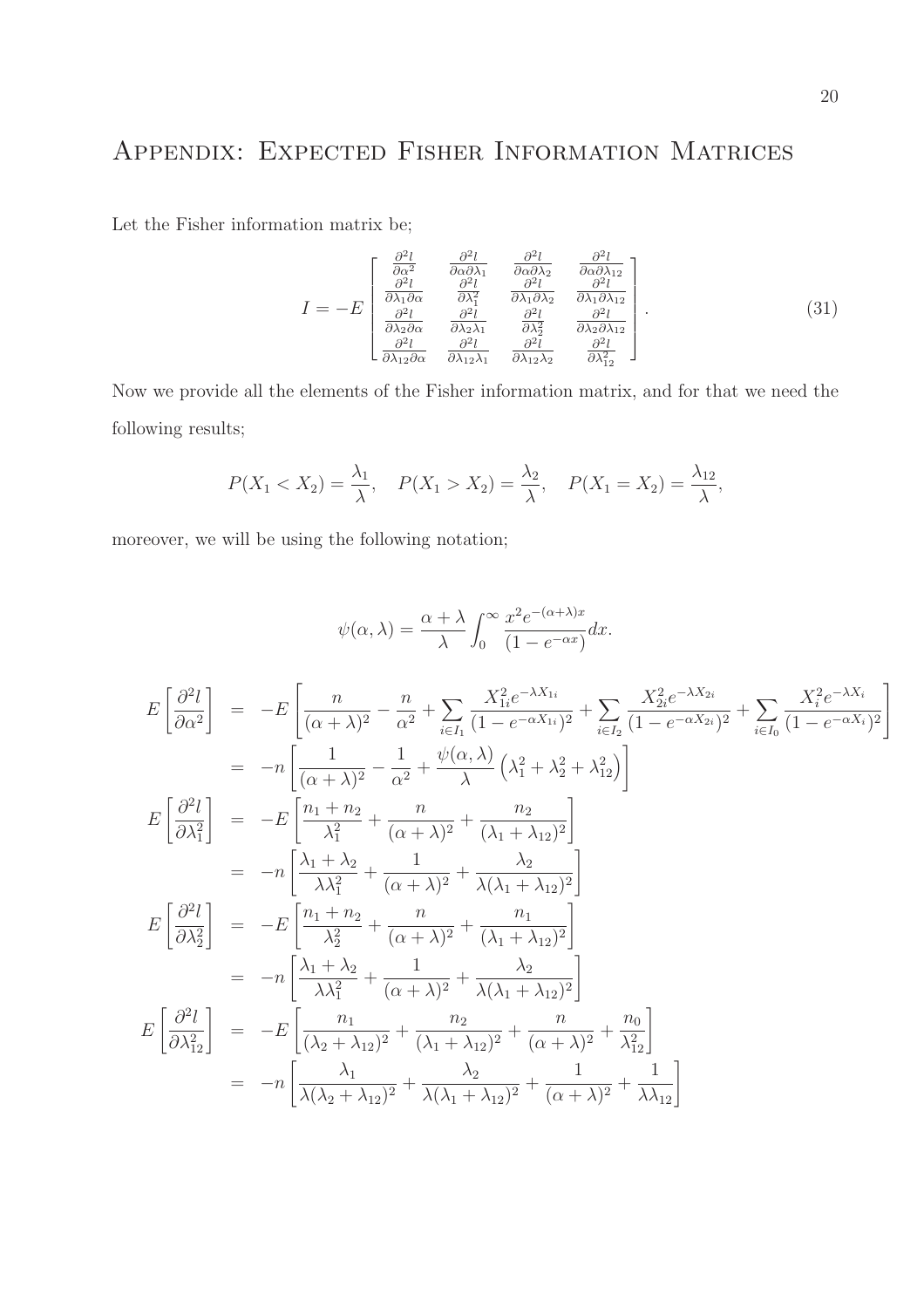$$
E\left[\frac{\partial^2 l}{\partial \alpha \partial \lambda_1}\right] = E\left[\frac{\partial^2 l}{\partial \alpha \partial \lambda_2}\right] = E\left[\frac{\partial^2 l}{\partial \alpha \partial \lambda_1}\right] = E\left[\frac{\partial^2 l}{\partial \lambda_1 \partial \lambda_2}\right] = -\frac{n}{(\alpha + \lambda)^2}
$$

$$
E\left[\frac{\partial^2 l}{\partial \lambda_1 \partial \lambda_1 \partial \lambda_1}\right] = -E\left[\frac{n_2}{(\lambda_1 + \lambda_1 2)^2} + \frac{n}{(\alpha + \lambda)^2}\right] = -n\left[\frac{\lambda_2}{\lambda(\lambda_1 + \lambda_1 2)^2} + \frac{1}{(\alpha + \lambda)^2}\right]
$$

$$
E\left[\frac{\partial^2 l}{\partial \lambda_2 \partial \lambda_1 \partial \lambda_1}\right] = -E\left[\frac{n_1}{(\lambda_2 + \lambda_1 2)^2} + \frac{n}{(\alpha + \lambda)^2}\right] = -n\left[\frac{\lambda_1}{\lambda(\lambda_2 + \lambda_1 2)^2} + \frac{1}{(\alpha + \lambda)^2}\right]
$$

Note that the above elements can be obtained using routine calculation as in Kundu and Gupta $\left[ 11\right] .$